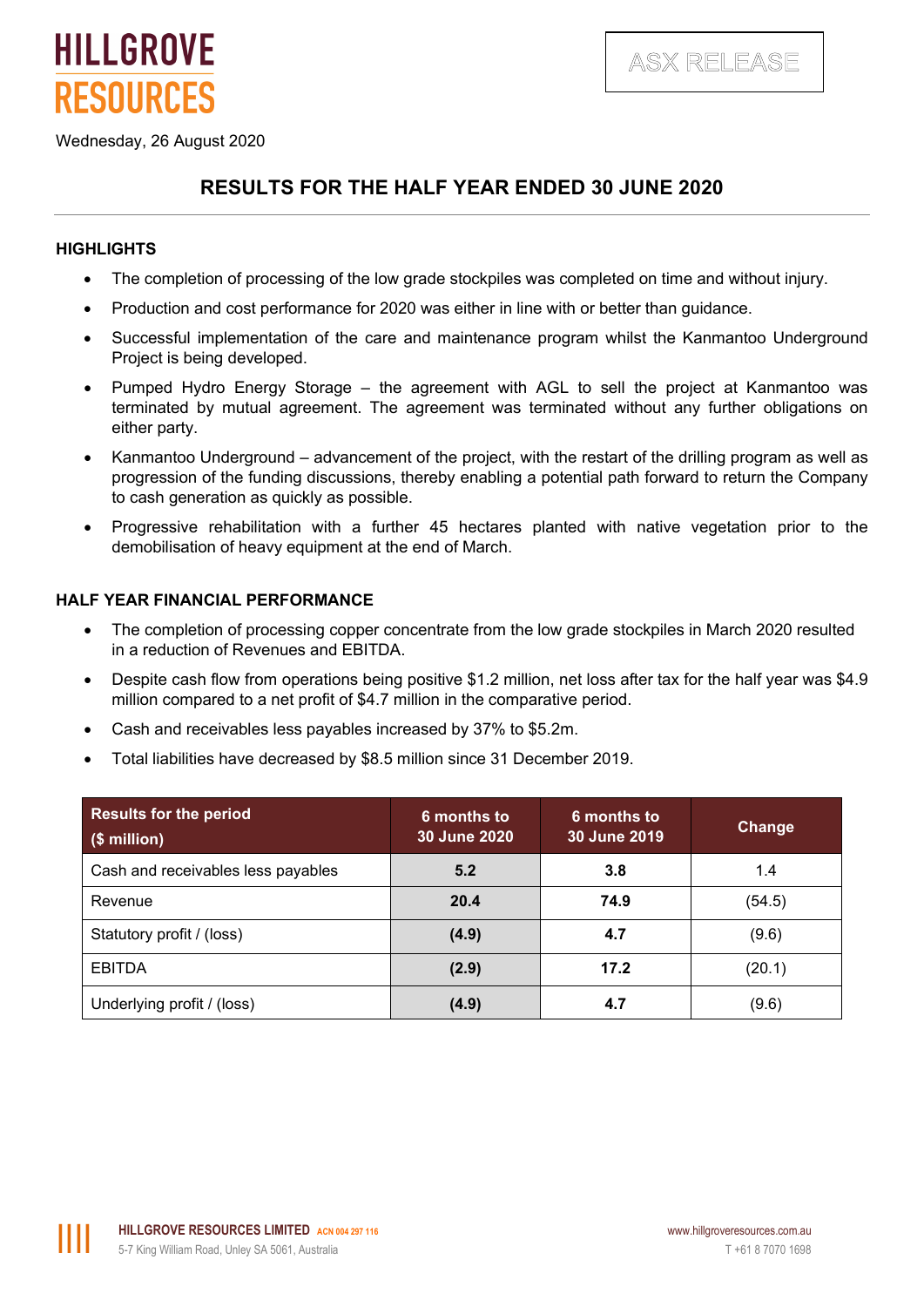### **OUTLOOK**

The current focus of the business is on the evaluation of the Kanmantoo Underground Project which if successful, will return the Company to positive cash generation. It presents the best opportunity to resume production in the near-term for relatively low capital investment due to the existing open pit haul road to 360m depth to act as a decline for access to the underground resource, the availability of the low cost processing facility, the approved expansion of the tailing storage facility and the other infrastructure and utilities at the mine site.

The Stage 1 drilling program that was temporarily suspended due to COVID-19 recommenced in early June. This program was designed to expand the Underground Resource base and validate the orebodies that were mined in the open pit to continue at depth with sufficient grade, width and tenor to support underground mining. This drilling program was completed in August and results will be announced once all assays have been received, and updated mineral resource estimates released thereafter. The program included a hole to advance the gold recovery test work to determine the viability of installing a gravity concentration circuit as previously reported on 11 August 2020.

Subject to securing funding, the Stage 2 drill program will continue to expand and upgrade the classification of the underground Resource with further drilling, with a view to convert to a Reserve, prior to an investment decision to commence development.

In the meantime, all non-essential expenditure has been cut or deferred, and a number of cash preservation measures have been implemented to reduce the cash burn rate. Whilst the company continues to be prudent with cost saving initiatives in order to minimise this cash burn, there are however unavoidable costs associated with maintaining the permitted site status and existing infrastructure to enable a quick low-cost restart. Additional funding is required to complete the Stage 2 drill program through to an investment decision and discussions with multiple parties regarding funding continue.

### **For more information contact:**

Mr Lachlan Wallace CEO & Managing Director Tel: +61 8 7070 1698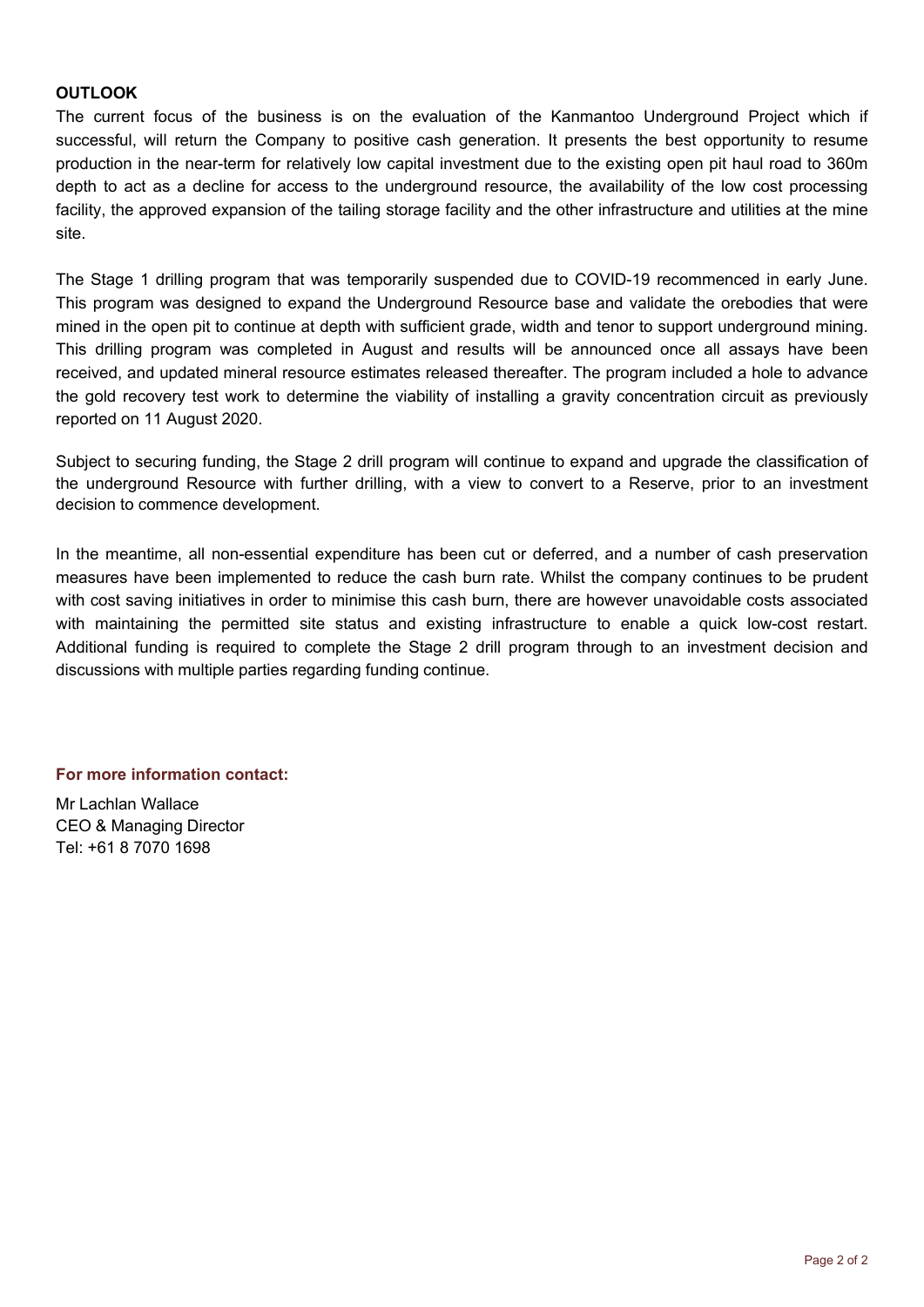# **Appendix 4D**

## **Interim Report**

### **Half year ended 30 June 2020**

| Name of entity                          | <b>Hillgrove Resources Limited</b> |
|-----------------------------------------|------------------------------------|
| <b>ABN</b>                              | 73 004 297 116                     |
| Half year ended                         | 30 June 2020                       |
| Previous corresponding reporting period | 30 June 2019                       |

### **Results for announcement to the market**

| Revenue from ordinary activities                                                                     | down 73%              |                  | to | \$20,383,000 |
|------------------------------------------------------------------------------------------------------|-----------------------|------------------|----|--------------|
| Loss from ordinary activities after tax attributable<br>to the owners of Hillgrove Resources Limited | down N/A <sup>1</sup> |                  | to | \$4,932,000  |
| Loss for the period attributable to the owners of<br><b>Hillgrove Resources Limited</b>              | down                  | N/A <sup>1</sup> | to | \$4,932,000  |

### **Dividends**

No dividends were paid or proposed to members during the half year ended 30 June 2020.

### **Brief explanation of results**

A net loss after tax of \$4,932,000 is reported by the Group for the half year (30 June 2019: profit of \$4,747,000).

Refer to the directors' report, financial statements and supporting notes in the attached Interim Report for the half year ended 30 June 2020 for additional detail.

### **Statements**

The following statements are included in the attached Interim Report for the half year ended 30 June 2020:

- Consolidated statement of profit or loss and other comprehensive income
- Consolidated statement of financial position
- Consolidated statement of changes in equity
- **Consolidated statement of cash flows.**

### **Dividend reinvestment plans**

There are no dividend reinvestment plans in operation.

1 Profit from ordinary activities after tax attributable to the owners of Hillgrove Resources Limited for previous corresponding period was \$4,747,000.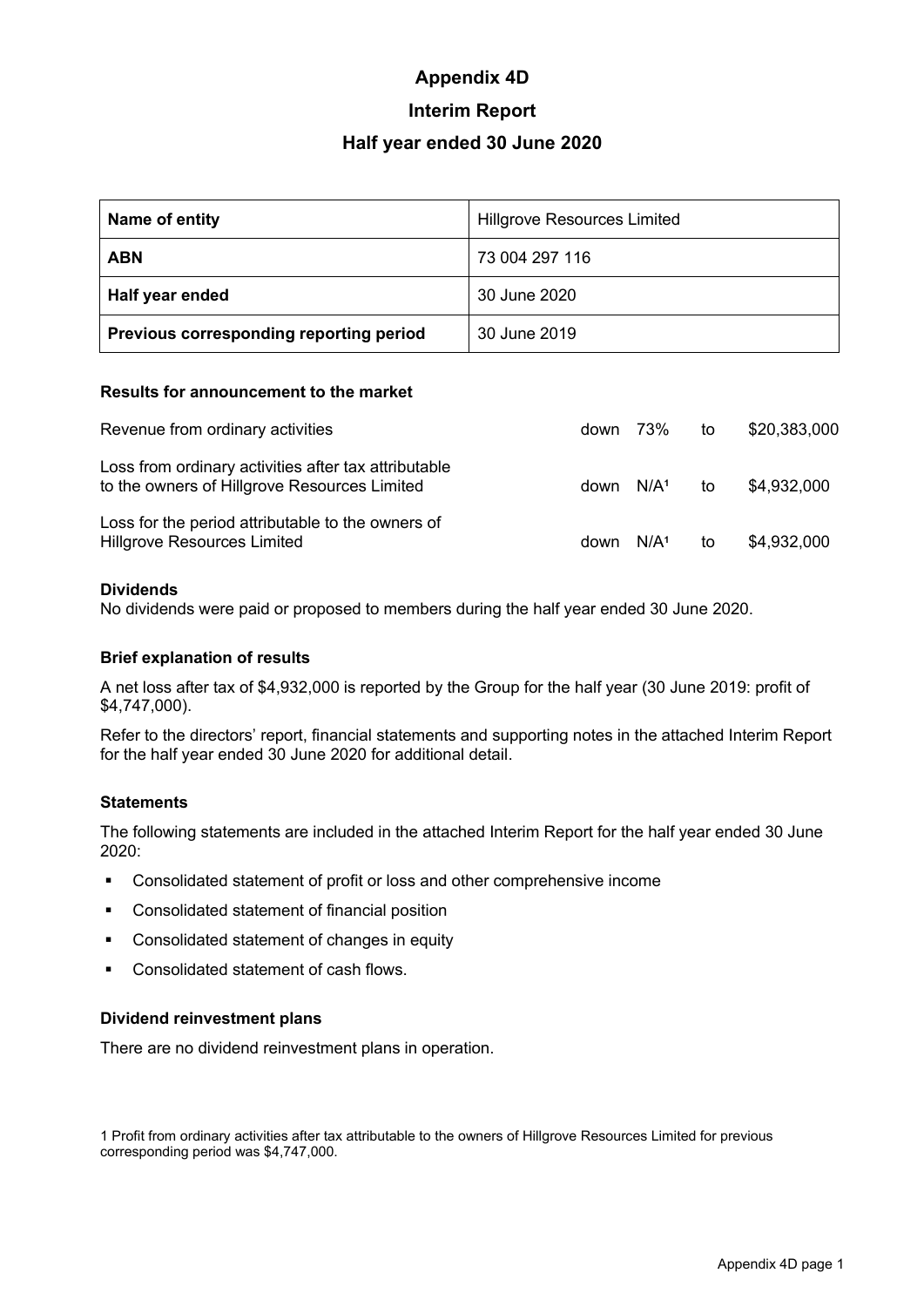| NTA backing                                                     | <b>Current period</b><br>30 June 2020 | <b>Previous period</b><br>31 December 2019 |  |
|-----------------------------------------------------------------|---------------------------------------|--------------------------------------------|--|
| Net tangible asset backing per<br>ordinary security (undiluted) | 3.7 cents                             | 4.5 cents                                  |  |

### **Control gained or lost during the period**

### **Control gained**

There were no transactions entered into by the Group during the half year ended 30 June 2020 that resulted in control being gained over any entities.

### **Control lost**

There were no transactions entered into by the Group during the half year ended 30 June 2020 that resulted in control being lost over any entities.

### **Subsidiaries**

The consolidated results incorporate the assets, liabilities and results of the following subsidiaries.

| Name of entity                       | <b>Country of</b><br>incorporation | Class of<br><b>Share</b> | <b>Equity</b><br><b>Holding</b><br>2020 | <b>Equity</b><br><b>Holding</b><br>2019 |
|--------------------------------------|------------------------------------|--------------------------|-----------------------------------------|-----------------------------------------|
| <b>Controlled entity</b>             |                                    |                          | %                                       | %                                       |
| <b>Hillgrove Copper Pty Ltd</b>      | Australia                          | Ordinary                 | 100                                     | 100                                     |
| Hillgrove Copper Holdings Pty Ltd    | Australia                          | Ordinary                 | 100                                     | 100                                     |
| <b>Hillgrove Exploration Pty Ltd</b> | Australia                          | Ordinary                 | 100                                     | 100                                     |
| <b>Hillgrove Mining Pty Ltd</b>      | Australia                          | Ordinary                 | 100                                     | 100                                     |
| <b>Hillgrove Operations Pty Ltd</b>  | Australia                          | Ordinary                 | 100                                     | 100                                     |
| Hillgrove Wheal Ellen Pty Ltd        | Australia                          | Ordinary                 | 100                                     | 100                                     |
| Kanmantoo Properties Pty Ltd         | Australia                          | Ordinary                 | 100                                     | 100                                     |
| Mt Torrens Properties Pty Ltd        | Australia                          | Ordinary                 | 100                                     | 100                                     |
| SA Mining Resources Pty Ltd          | Australia                          | Ordinary                 | 100                                     | 100                                     |
| Hillgrove Indonesia Pty Ltd          | Australia                          | Ordinary                 | 100                                     | 100                                     |
| Hillgrove Singapore Pte Ltd          | Singapore                          | Ordinary                 | 80                                      | 80                                      |
| Hillgrove Singapore No 2 Pte Ltd     | Singapore                          | Ordinary                 | 80                                      | 80                                      |
| Hillgrove Singapore No 3 Pte Ltd     | Singapore                          | Ordinary                 | 100                                     | 100                                     |
| Hillgrove Singapore No 4 Pte Ltd     | Singapore                          | Ordinary                 | 100                                     | 100                                     |
| PT Akram Resources Pte Ltd           | Indonesia                          | Ordinary                 | 80                                      | 80                                      |
| PT Fathi Resources Pte Ltd           | Indonesia                          | Ordinary                 | 80                                      | 80                                      |
| PT Hillgrove Indonesia Pte Ltd       | Indonesia                          | Ordinary                 | 100                                     | 100                                     |

The proportion of ownership interest is equal to the proportion of voting power held.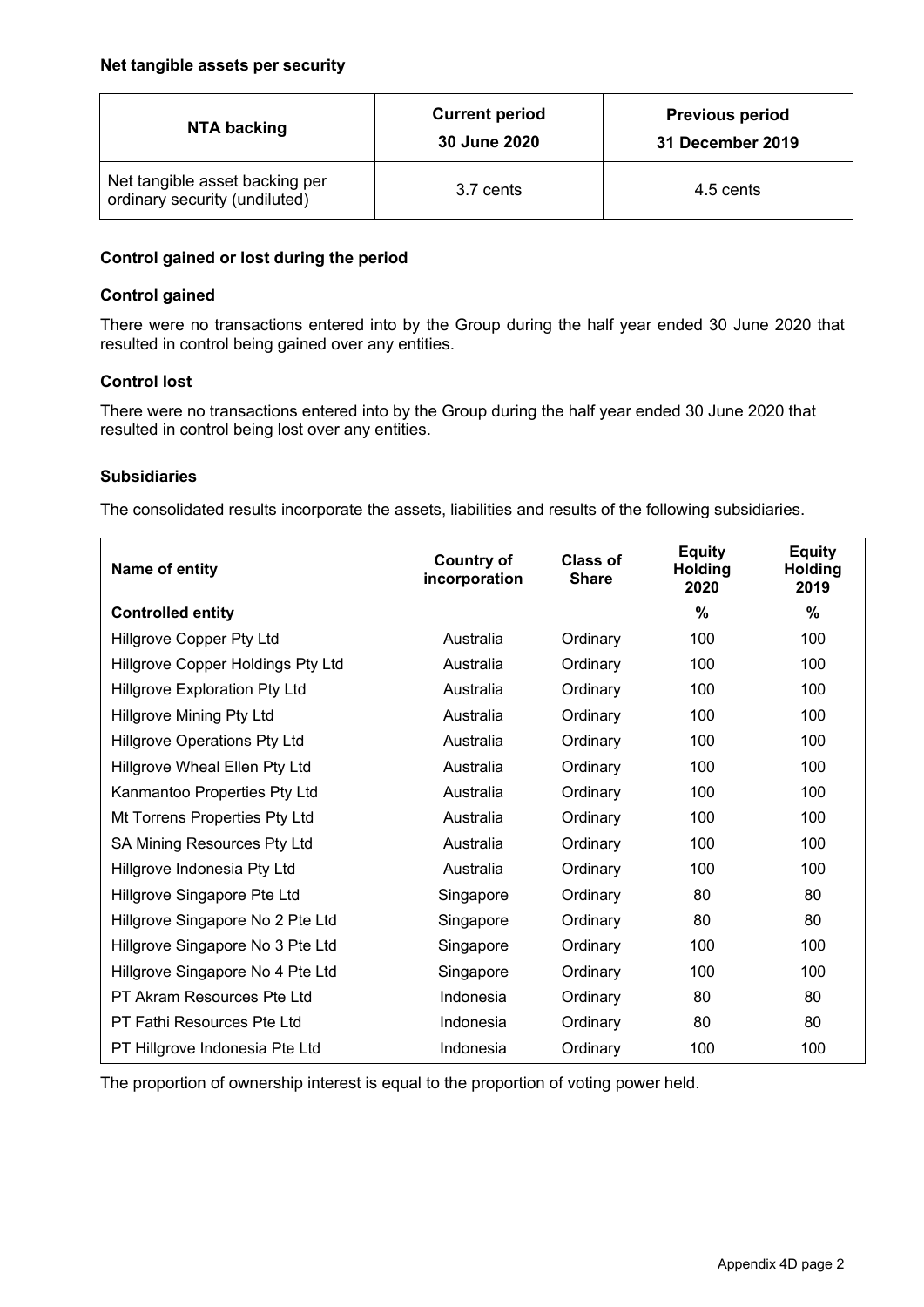### **Associates and joint venture entities**

PT Akram Resources and PT Fathi Resources are Joint Ventures with Indonesian partners in accordance with the terms of the Joint Venture agreement.

### **Commentary on results for the period**

### **Review of operations**

Refer to the directors' report, financial statements and supporting notes in the attached Interim Report for the half year ended 30 June 2020.

### **Foreign entities**

Australian Accounting standards have been used in compiling the report.

### **Report based on audited accounts**

This report has been based on the attached accounts which have been reviewed by the Group's auditors.

### **Interim review of accounts**

The interim financial statements have been reviewed by the Group's independent auditor. The review report is included within the interim financial report which accompanies this Appendix 4D. The independent auditor's review report contains an emphasis of matter in relation to going concern. The emphasis of matter draws attention to Note 1(a) of the interim financial report and states that the factors described in that going concern note to the interim financial statements indicate the existence of material uncertainty that may cast significant doubt on the Group's ability to continue as a going concern. In Note 1(a), the Directors confirm that discussions on funding alternatives are progressing well and, as such, the accounts have been prepared on a going concern basis.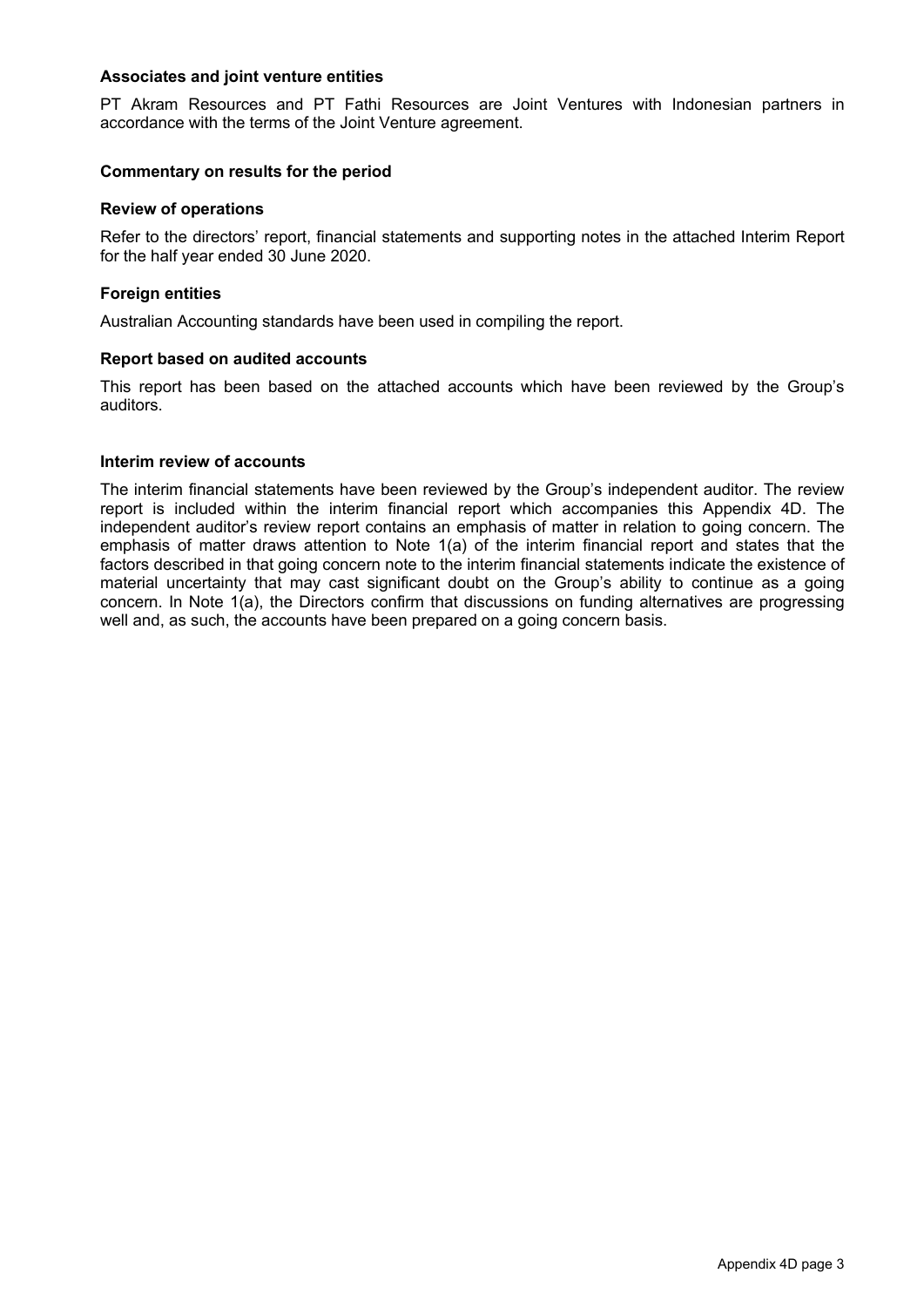

# **Interim Report for the Half Year Ended 30 June 2020**

# **Hillgrove Resources Limited and its Controlled Entities**

**ACN 004 297 116**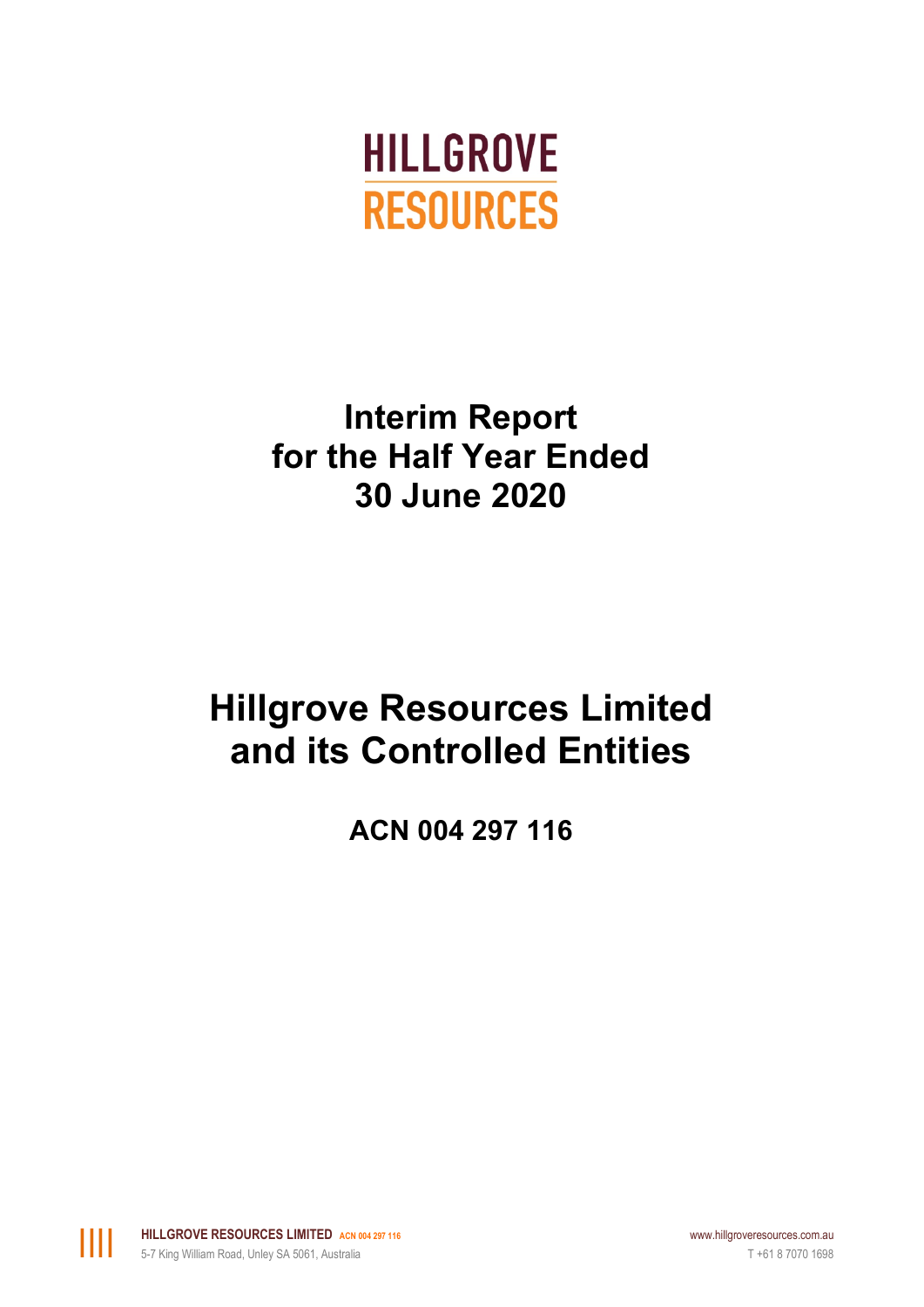# **Contents**

|                                                                            | Page |
|----------------------------------------------------------------------------|------|
| Directors' Report                                                          | 3    |
| Auditor's Independence Declaration                                         | 11   |
| Interim Financial Report                                                   |      |
| Consolidated Statement of Profit or Loss and<br>Other Comprehensive Income | 12   |
| <b>Consolidated Statement of Financial Position</b>                        | 13   |
| <b>Consolidated Statement of Changes in Equity</b>                         | 14   |
| <b>Consolidated Statement of Cash Flows</b>                                | 15   |
| Notes to the Consolidated Financial Statements                             | 16   |
| Directors' Declaration                                                     | 25   |
| Independent Auditor's Review Report to the Members                         | 26   |

*Note: All dollars in this report are Australian unless otherwise noted.*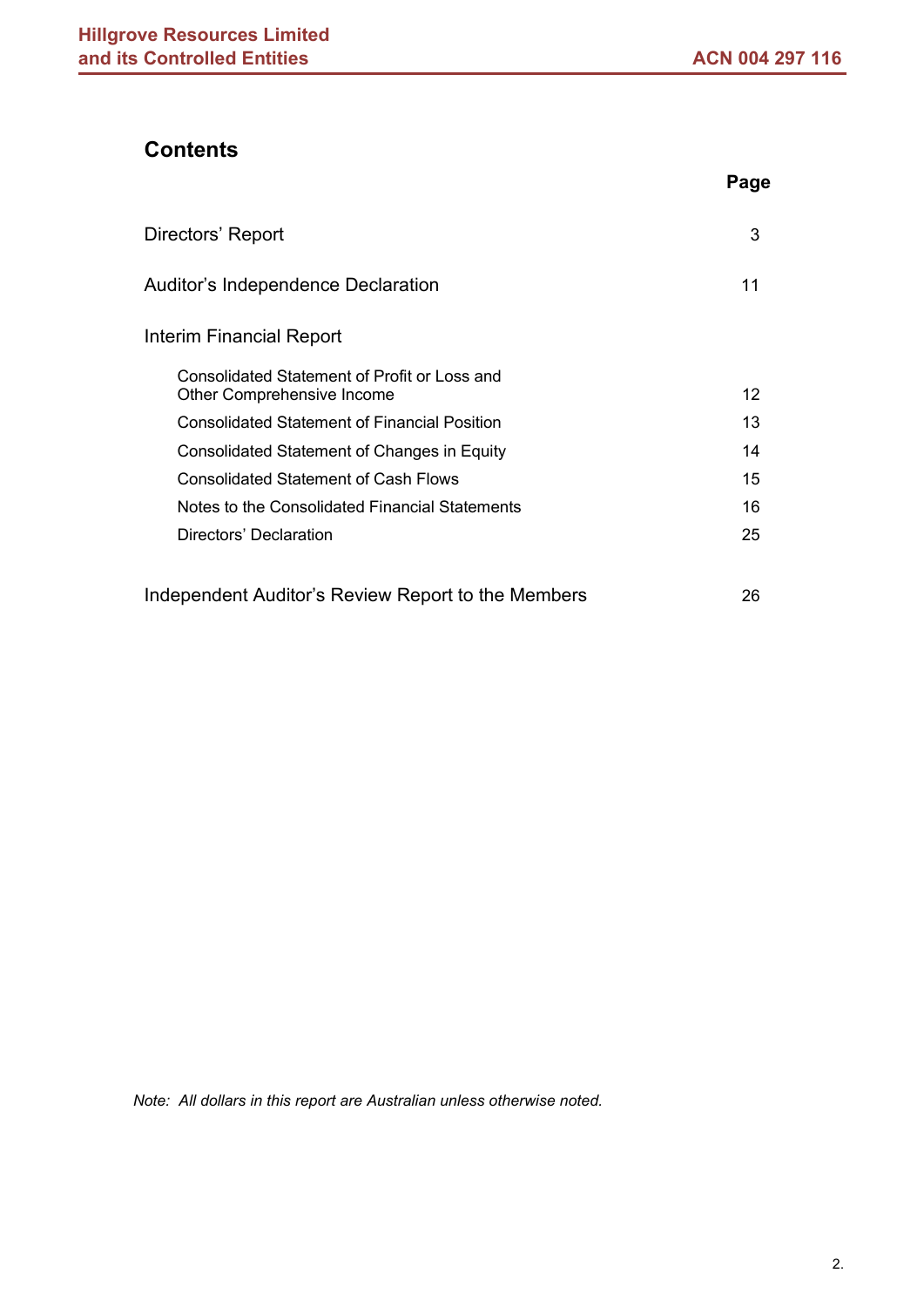# Directors' Report

The Directors present their report on the consolidated entity consisting of Hillgrove Resources Limited ("Hillgrove" or the "Company") and its controlled entities (the "Group" or the "Consolidated Entity") for the six month period to 30 June 2020.

### **Directors**

The Directors of the Company during this period were:

- **Murray Boyte**
- **Lachlan Wallace**
- Derek Carter (appointed 24 April 2020)
- John Gooding (resigned 24 April 2020)
- Anthony Breuer (resigned 24 April 2020)
- Philip Baker (resigned 20 May 2020)

### **Principal Activities**

Hillgrove is an Australian mining company listed on the Australian Securities Exchange (ASX: HGO) focused on copper production and development of its Kanmantoo Copper Mine in South Australia and creating value from its exploration tenements in South Australia.

### **Kanmantoo Copper Mine**

The Kanmantoo Copper Mine in South Australia is located 55 kilometres from Adelaide. A main highway passes close to the project and being approximately 90 kilometres by road to Port Adelaide enables the trucking of copper concentrate to the port. The mine site is connected to the electricity grid and has process water supplied by the District Council of Mount Barker's treated waste water programme with additional water capacity from the Murray River which provides 100% redundancy if required. Open cut mining was completed in May 2019 and the processing of ore stockpiles completed in March 2020.

With the completion of the open cut operations, focus is on the development of the Kavanagh Underground project, which presents Hillgrove the best opportunity to resume production in the near term for relatively low capital investment – with the existing open pit haul road to 360 metres depth to act as a decline for access to the underground resource, the availability of the low cost processing facility, the approved expansion of the tailing storage facility, and other infrastructure and utilities at the mine site.

### **Operations Overview**

The last of the stockpiled ore from the open cut was processed during the half, with 764,000 tonnes of ore processed to produce 1,855 tonnes of copper and 776 ounces of gold at a C1 cost of US\$2.52 per pound.

Copper production was in line with 2020 guidance, while gold production was above the guidance. Moreover, C1 costs were better than guidance, in part due to the lower AUD/USD exchange rate.

### **Environment and Community**

Hillgrove continues to progressively rehabilitate the Kanmantoo Mining Lease and convert former pasture areas into high quality native vegetation to meet its environmental offset obligations. During the half year, site rehabilitation activities continued to be undertaken prior to the demobilisation of heavy equipment at the end of March. This resulted in a total of 45 hectares of mine site rehabilitation and seeding. This program completed the planned civil and revegetation works for 2020. Statutory environmental monitoring for the site will continue during the care and maintenance phase of the operation.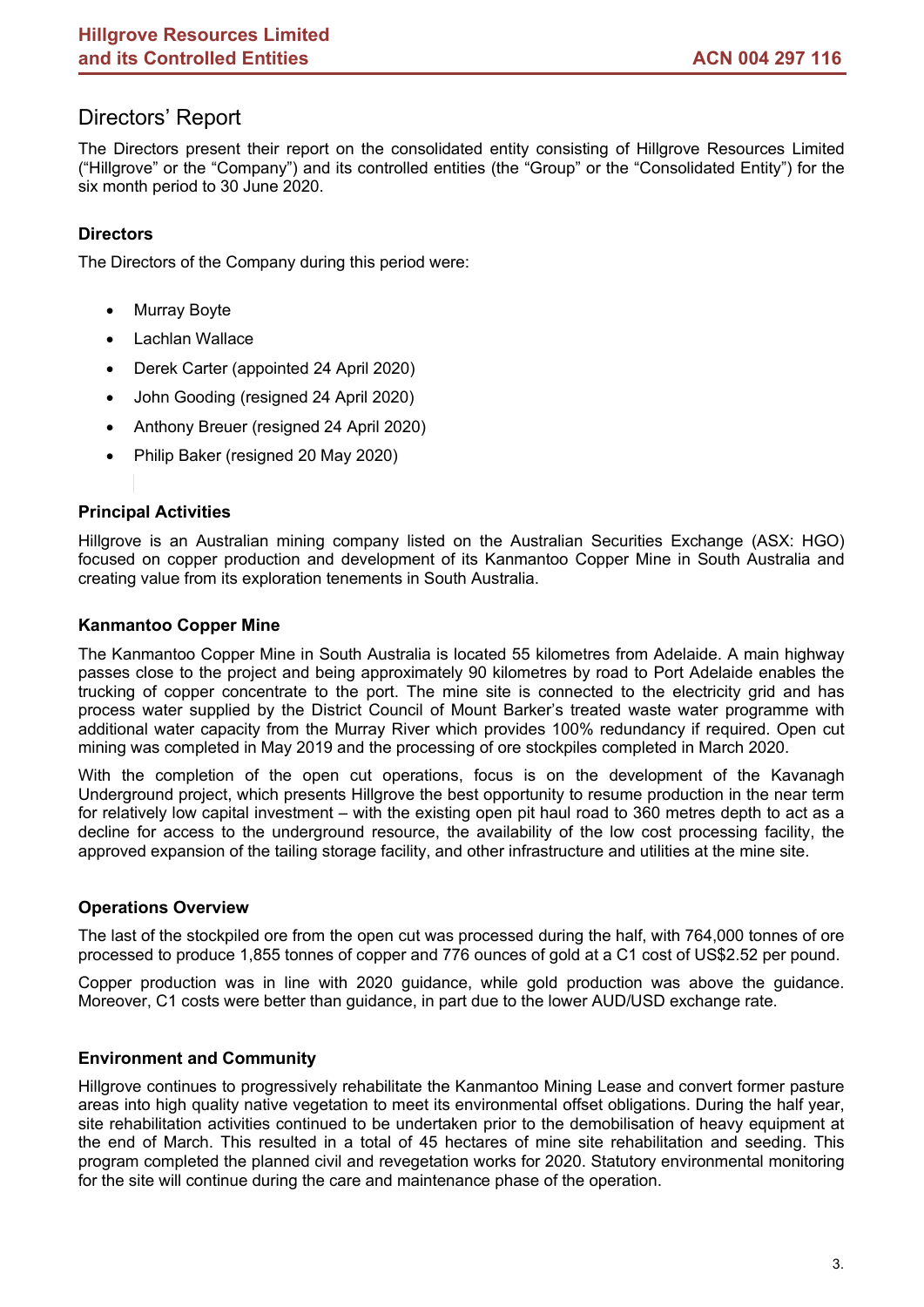Hillgrove continues to actively engage with local communities and landowners around the Kanmantoo mine, through regular meetings of the Kanmantoo Callington Community Consultative Committee and the Master Planning Committee which has the ongoing amenity of the mine site and surrounds post-closure as an objective.

### **Exploration and Development**

Hillgrove is aiming to maximise the value from the mining lease through continued use of the existing infrastructure at Kanmantoo including the processing plant and permitted tailings storage facility. This will be undertaken through a staged approach, whereby the Kanmantoo Underground will also seek to leverage the existing 360m deep open pit to access ore zones below the pit and nearby satellite pits for relatively low development capital, subject to continuing positive exploration and drilling results.

This exploration and development will be undertaken in the following stages:

- Stage 1 drilling is aimed at confirming that the key ore lodes of Kavanagh and Nugent extend at least 150m below the extent of the respective pits with adequate grade and width to support underground mining. This program has been completed, with results anticipated in late August 2020.
- Stage 2 seeks to expand Mineral Resource Estimates within Kavanagh and Nugent, and infill drill to improve the geological confidence such that Ore Reserves may be prepared. The aim is to define sufficient Ore Reserves to support the capital investment required to develop the Kavanagh and Nugent underground mining areas.
- If the underground is developed, Stage 3 will use cash flows from the initial underground to drill test depth extensions and proximal lodes which were mined during the open pits such as SW Kavanagh and Spitfire. These lodes have potential value uplift for relatively low incremental cost as they utilise the sunk development infrastructure from the mine development.

Regionally, the Company continues to advance the exploration in its extensive pipeline of opportunities over more than 6,100km2 of tenements. These include copper-gold targets within 10 kilometres of the Kanmantoo processing plant (Stella and North West Kanmantoo) as well as the South East of South Australia (which partly covers the Delamerian orogeny, which is being investigated by the Geological Survey of South Australia and MINEX-CRC for its porphyry copper-gold endowment).

### **Pumped Hydro Energy Storage (PHES) project**

In February 2020, after a period of extensive negotiations, Hillgrove and AGL mutually agreed to terminate the PHES Project Agreement. The PHES agreement was terminated without any residual obligations on either party. The full financial impact of the decision was reflected in the 31 December 2019 financial statements.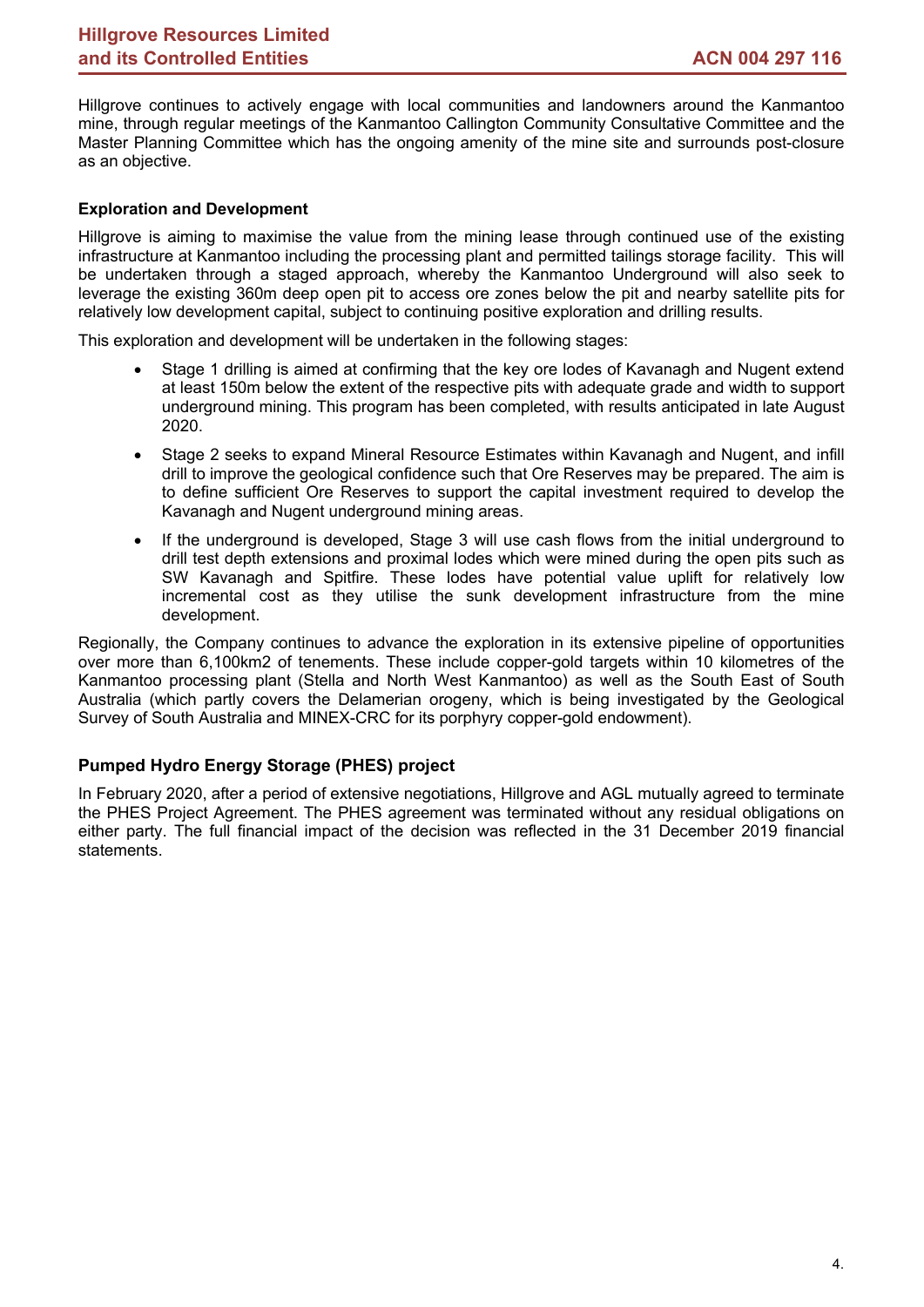# **Directors' Report (continued)**

### **Operating and Financial Review (continued)**

### **Review of Consolidated Financial Results**

The underlying EBITDA for the half year was a loss of \$2.9 million, down \$20.1 million on the corresponding period. The main driver of this was the completion of processing activities, coupled with lower average feed grades as all processing in the period was from low grade stockpiles.

Despite cash flow from operations being positive \$1.2 million, net loss after tax for the half year was \$4.9 million compared to a net profit of \$4.7 million in the comparative period.

### **Income Statement**

| \$ million                                  | <b>Half Year</b><br><b>June 2020</b> | <b>Half Year</b><br><b>June 2019</b> | Change |
|---------------------------------------------|--------------------------------------|--------------------------------------|--------|
| Copper revenue                              | 19.8                                 | 78.2                                 | (58.4) |
| Gold revenue                                | 1.8                                  | 2.8                                  | (1.0)  |
| Silver revenue                              | 0.4                                  | 1.2                                  | (0.8)  |
| Less: Treatment and refining costs          | (1.6)                                | (7.3)                                | 5.7    |
| <b>NET REVENUE FROM SALE OF CONCENTRATE</b> | 20.4                                 | 74.9                                 | (54.5) |
| Mining costs                                |                                      | (21.2)                               | 21.2   |
| Pre-strip and deferral                      |                                      | (7.9)                                | 7.9    |
| Processing costs                            | (6.6)                                | (14.3)                               | 7.7    |
| Transport and shipping costs                | (1.6)                                | (4.6)                                | 3.0    |
| Care and maintenance costs                  | (0.6)                                |                                      | (0.6)  |
| Other direct costs                          | (2.0)                                | (2.3)                                | 0.3    |
| Inventory movements                         | (9.2)                                | (1.7)                                | (7.5)  |
| Royalties                                   | (0.9)                                | (3.5)                                | 2.6    |
| Corporate costs                             | (2.2)                                | (2.7)                                | 0.5    |
| Net realised gains/(losses)                 | (0.2)                                | 0.1                                  | (0.3)  |
| Other income                                |                                      | 0.4                                  | (0.4)  |
| <b>TOTAL COSTS</b>                          | (23.3)                               | (57.7)                               | 34.4   |
| <b>EBITDA</b>                               | (2.9)                                | 17.2                                 | (20.1) |
| Depreciation and amortisation               | (1.9)                                | (9.5)                                | 7.6    |
| Exploration and feasibility costs           |                                      | (0.1)                                | 0.1    |
| <b>EBIT</b>                                 | (4.8)                                | 7.6                                  | (12.4) |
| Net interest and financing charges          | (0.1)                                | (0.5)                                | 0.4    |
| Income tax benefit/(expense)                |                                      | (2.4)                                | 2.4    |
| <b>NET PROFIT AFTER TAX</b>                 | (4.9)                                | 4.7                                  | (9.6)  |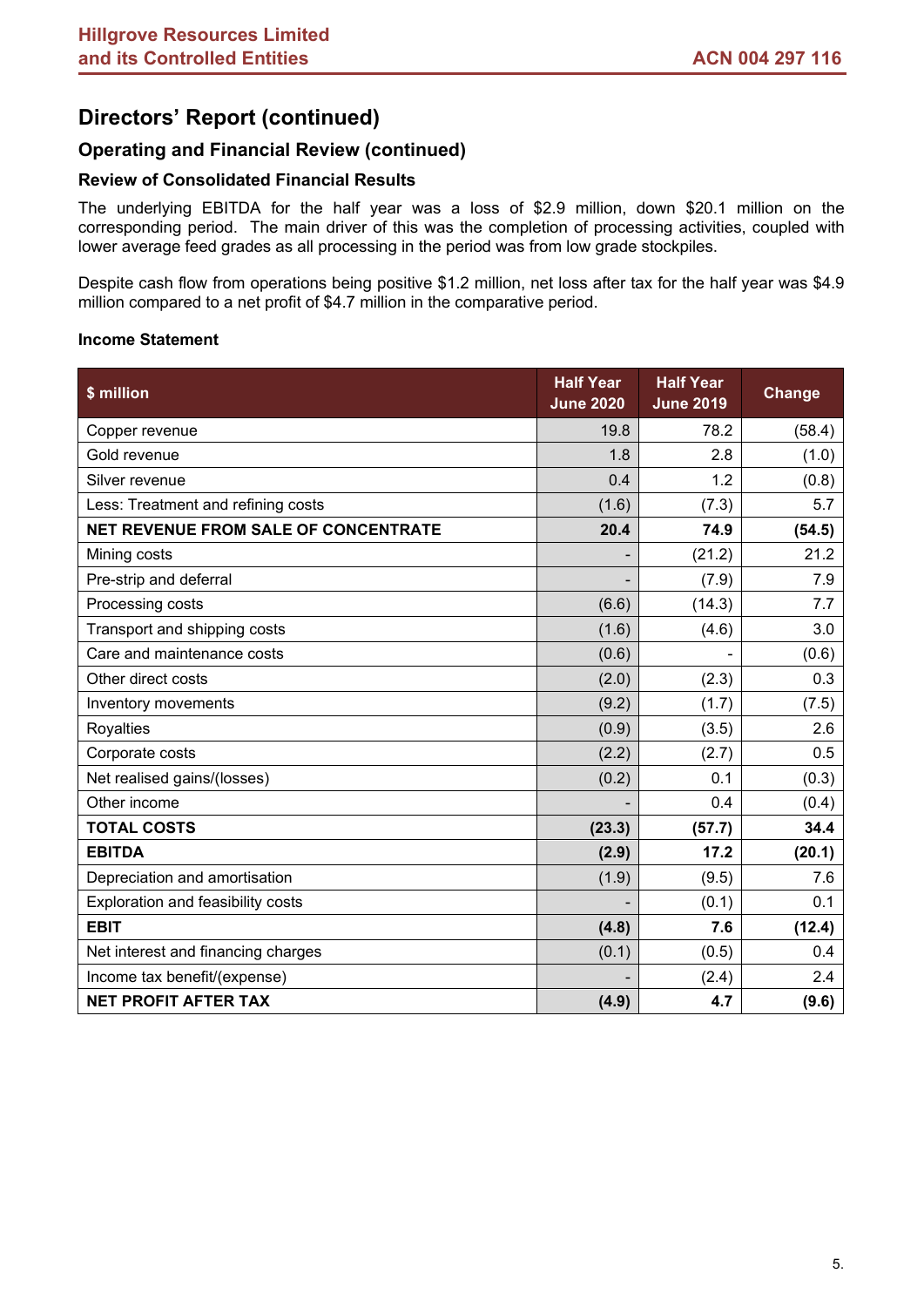### **Income Statement (continued)**

### *Revenue*

Revenue in the six months to 30 June 2020 was from the sale of 9,738 dmt of copper concentrate containing 2,042 payable copper tonnes (six months to 30 June 2019: 38,725 dmt and 8,720 tonnes payable copper). Gross metal revenue before treatment and refining deductions was \$22.0 million compared to \$82.2 million for the same period last year. The final copper concentrate was produced in March 2020 and sold in April 2020.

For the half year to June 2020, the average realised cash price was AU\$8,880 per tonne or AU\$4.03/lb (vs AU\$8,806 per tonne in the previous corresponding period). All fixed price contracts were fully delivered into during the six month period.

Treatment and refining charges were \$1.6 million for the half year to June 2020 which was \$5.7 million less than for the same period last year. The variance is in line with the reduced production and sales.

### *Costs*

Total cost of sales was \$23.3 million compared to \$57.7 million for the previous corresponding half year. The decrease of \$34.4 million is explained below:

- Mining activities were finalised in May 2019 and as such there were no mining costs in the six months to 30 June 2020 compared to \$21.2 million for the same period last year.
- There were no pre-strip and deferral charges in the period as these were fully expensed in 2019 at the completion of mining.
- Processing costs of \$6.6 million were 54% lower than in 2019 which is directly related to the reduction in milled tonnes which also reduced by 54% (six months to 30 June 2020: 764kt; six months to 30 June 2019: 1,670kt).
- Transport and shipping costs and SA Government royalty costs reduced in line with the lower copper production and associated revenue.
- During 2019 the Company commenced drawing-down from the low grade stockpiles to provide mill feed post-mine closure. \$9.2 million of costs associated with those stockpiles were released from the balance sheet inventory to costs of production during the six months to 30 June 2020 compared with \$1.7 million in 2019. All costs associated with the low grade stockpiles have now been fully recognised in costs of production.
- Processing plant care and maintenance commenced in the  $2<sup>nd</sup>$  quarter of 2020, with no comparable 2019 cost.  $$0.6$  million of costs were incurred by  $30<sup>th</sup>$  June 2020 which included some initial plant configuration costs which could not be capitalised.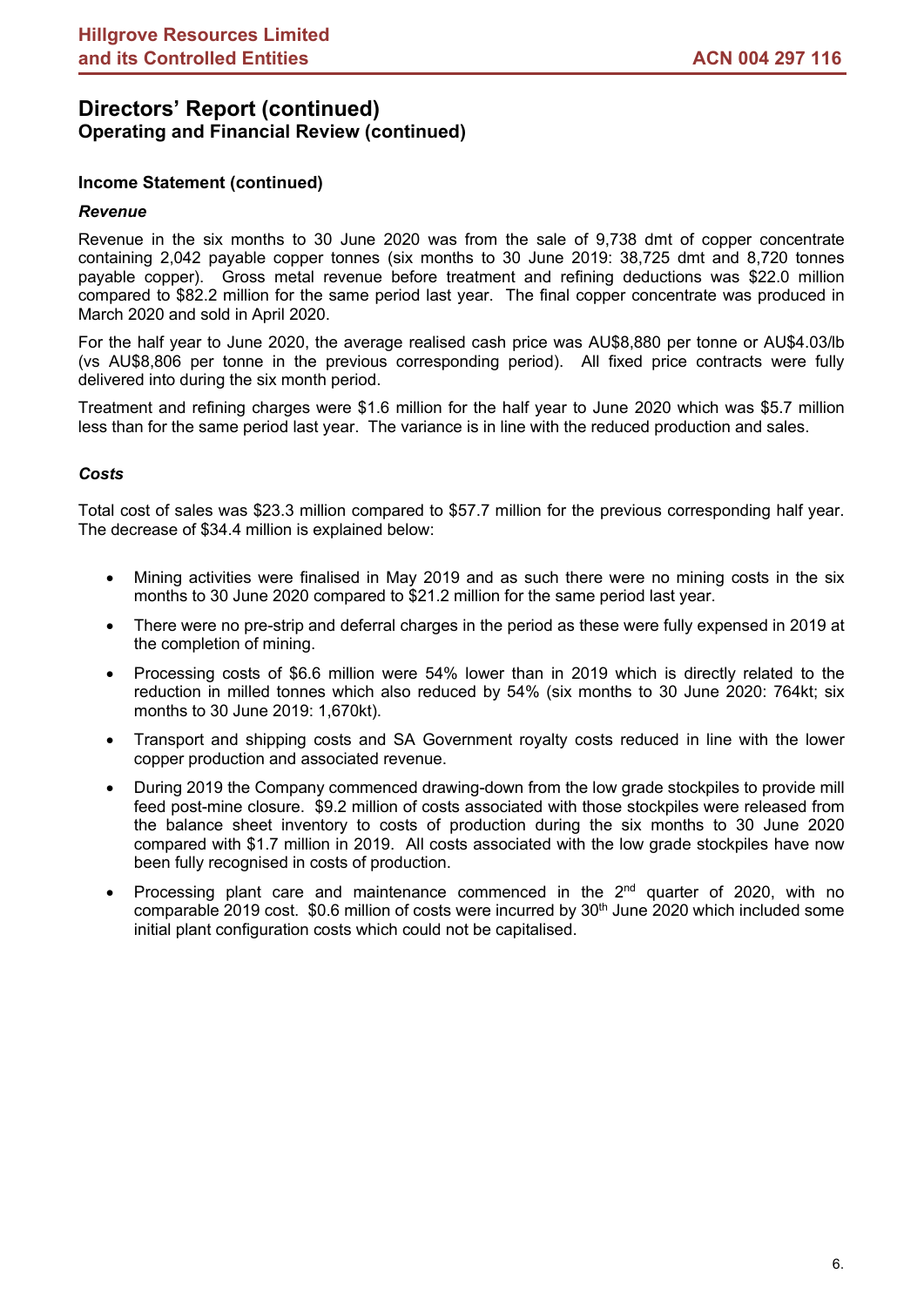### **Cash Flow Overview**

| \$ million                                             | <b>Half Year</b><br><b>June 2020</b> | <b>Half Year</b><br><b>June 2019</b> | Change |
|--------------------------------------------------------|--------------------------------------|--------------------------------------|--------|
| Net cash inflows from operating activities             | 1.2                                  | 12.7                                 | (11.5) |
| Net cash used in investing activities                  | (1.2)                                | (3.0)                                | 1.8    |
| Net cash inflows/ (outflows) from financing activities | (0.2)                                | (9.5)                                | 9.3    |
| Net increase/(decrease) in cash held                   | (0.2)                                | 0.2                                  | (0.4)  |
| Cash and cash equivalents at the end of half year      | 9.1                                  | 2.7                                  | 6.4    |

### **Operating Activities Cash Flow**

Net cash inflows from operating activities for the six months ended 30 June 2020 were \$11.5 million lower than the previous corresponding period. The main driver for the change is there only being three months of revenue generating activities in the current period compared to a full six months in the corresponding period, and the lower grade of the processed ore yielding lower copper production. Cash paid in the course of operations to contractors, suppliers and employees were \$19.4 million which was substantially less than the \$66.2 million paid in the same period last year.

Cash received in the course of operations from the sale of copper concentrate in the first half of 2020 was \$20.6 million, which aligns to reported revenue plus the reduction in receivables.

### **Investing Activities Cash Flow**

Net cash used in investing activities was \$1.2 million in the current six months compared to an outflow of \$3.0 million in the previous corresponding period. Expenditure on the various exploration leases held by the group totalled \$0.5m and \$0.4m was invested in underground development works (included in PPE). \$0.2 million was invested in site perimeter security to protect the Company's assets during care and maintenance. Capital expenditure in 2019 included over \$1.3 million spent on the now terminated and fully impaired PHES project.

### **Financing Activities Cash Flow**

In the six months to 30 June 2020 there was a net cash outflow of \$0.2 million for finance lease repayments.

### **Statement of financial position**

Total equity decreased by \$4.6 million from 31 December 2019 due to the net loss result for the current period of \$4.9 million. In addition, there was a \$0.3 million increase in employee share options reserve to reflect the current period impact of performance rights granted in a prior period.

As at 30 June 2020, the Group's current assets exceeded current liabilities by \$3.7 million compared to an excess of \$5.8 million at 31 December 2019. During the 6 months to 30 June 2020, all remaining stockpiled ore inventory was processed and associated revenues received. Pay down of trade and other payables, redundancy payments and the commencement of care and maintenance resulted in the overall decrease in working capital.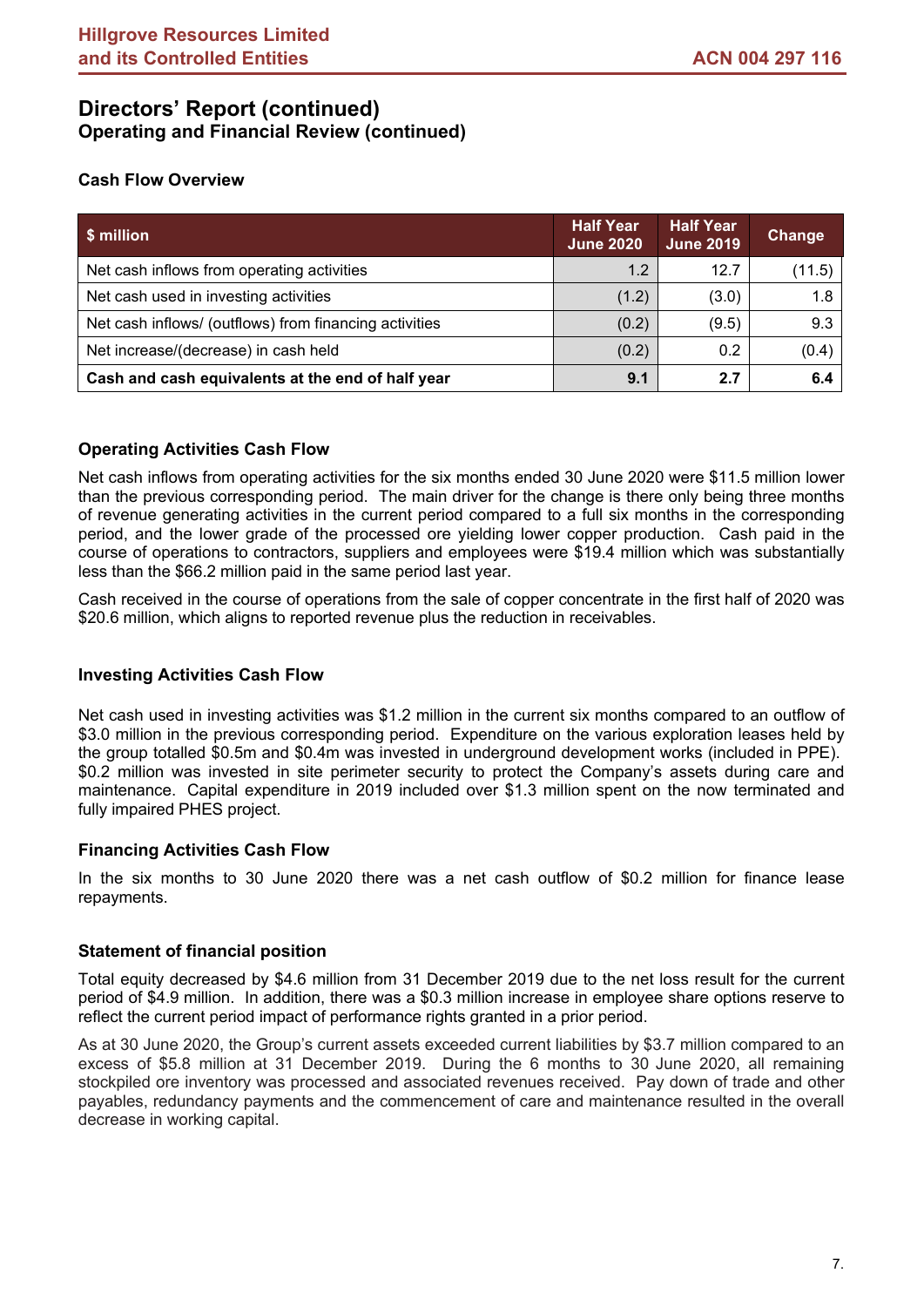### **Assets**

Total assets were \$38.2 million as at 30 June 2020 which was a \$13.1 million decrease from December 2019. This was primarily due to the remaining low grade ore stockpiles held in inventory being processed in the period, releasing \$9.2 million of associated costs to the profit and loss.

Trade and other receivables reduced by \$2.4 million to \$0.7 million reflecting all sales proceeds being received at 30 June 2020, lower GST receivables and the time related reduction in prepayment balances.

Property, plant and equipment costs reduced by \$1.0 million in the period being capitalised costs of \$1.1 million less depreciation charges of \$1.9 million and a reclassification of land valued at \$0.2 million to current assets to reflect it being available for sale. The processing plant has now been depreciated down to its residual value, which is not expected to decline during the care and maintenance period.

### **Liabilities**

Total liabilities decreased by \$8.5 million to \$16.5 million as at 30 June 2020. The decrease is mainly due to the pay down of trade creditors, payment of entitlements to terminated employees and the performance of rehabilitation civil works.

Trade creditors continue to be on normal trading terms and are lower in value due to the completion of processing activities.

Rehabilitation provisions for Kanmantoo and Comet Vale were \$10.5 million and \$0.3 million respectively as at 30 June 2020. This has decreased by \$0.9 million reflecting the cost of the rehabilitation works performed at Kanmantoo during the period.

### **Rounding of Amounts**

The Company is of a kind referred to in ASIC Corporations Instrument 2016/191 issued by the Australian Securities and Investments Commission, relating to the "rounding off" of amounts in the financial report. Amounts in the financial report have been rounded in accordance with that Class Order to the nearest thousand dollars.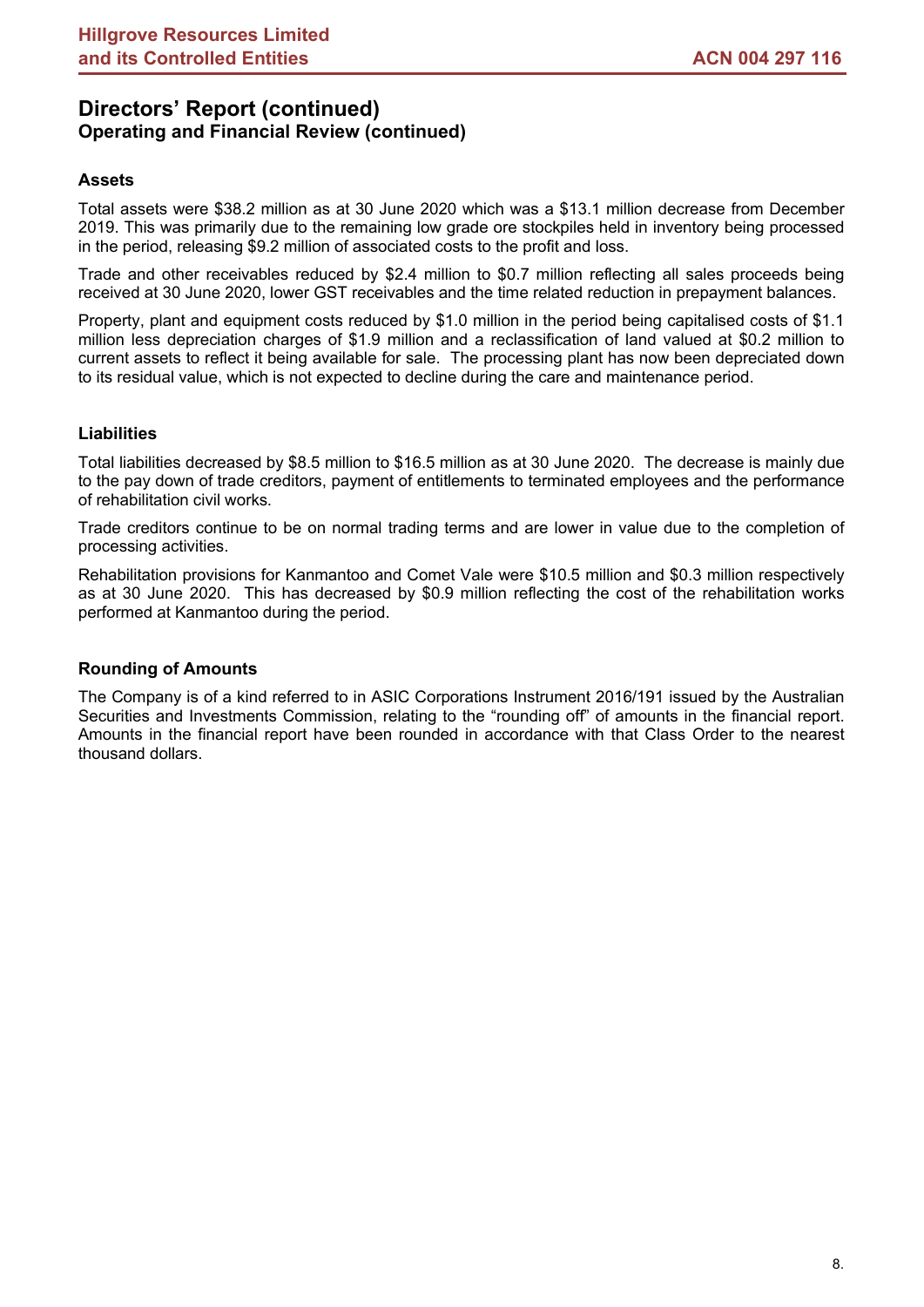### **Outlook**

The current focus of the business is on the evaluation of the Kanmantoo Underground Project which if successful, will return the Company to cash positive generation. It presents the best opportunity to resume production in the near-term for relatively low capital investment due to the existing open pit haul road to 360m depth to act as a decline for access to the underground resource, the availability of the low cost processing facility, the approved expansion of the tailing storage facility and the other infrastructure and utilities at the mine site.

The Stage 1 drilling program that was temporarily suspended due to COVID-19 recommenced in early June. This program was designed to expand the Underground Resource base and validate that the orebodies that were mined in the open pit continue at depth with sufficient grade, width and tenor to support underground mining. This drilling program was completed in August and results will be announced once all assays have been received, and updated mineral resource estimates released thereafter. The program included a hole to advance the gold recovery test work to determine the viability of installing a gravity concentration circuit as previously reported on 11 August 2020.

Subject to securing funding, the Stage 2 drill program will continue to expand and upgrade the classification of the underground Resource with further drilling, with a view to convert to a Reserve, prior to an investment decision to commence development.

In the meantime, all non-essential expenditure has been cut or deferred, and a number of cash preservation measures have been implemented to reduce the cash burn rate. Whilst the company continues to be prudent with cost saving initiatives in order to minimise this cash burn, there are however unavoidable costs associated with maintaining the permitted site status and existing infrastructure to enable a quick low-cost restart. Additional funding is required to complete the Stage 2 Drill Program through to an investment decision and discussions with multiple parties regarding funding continue.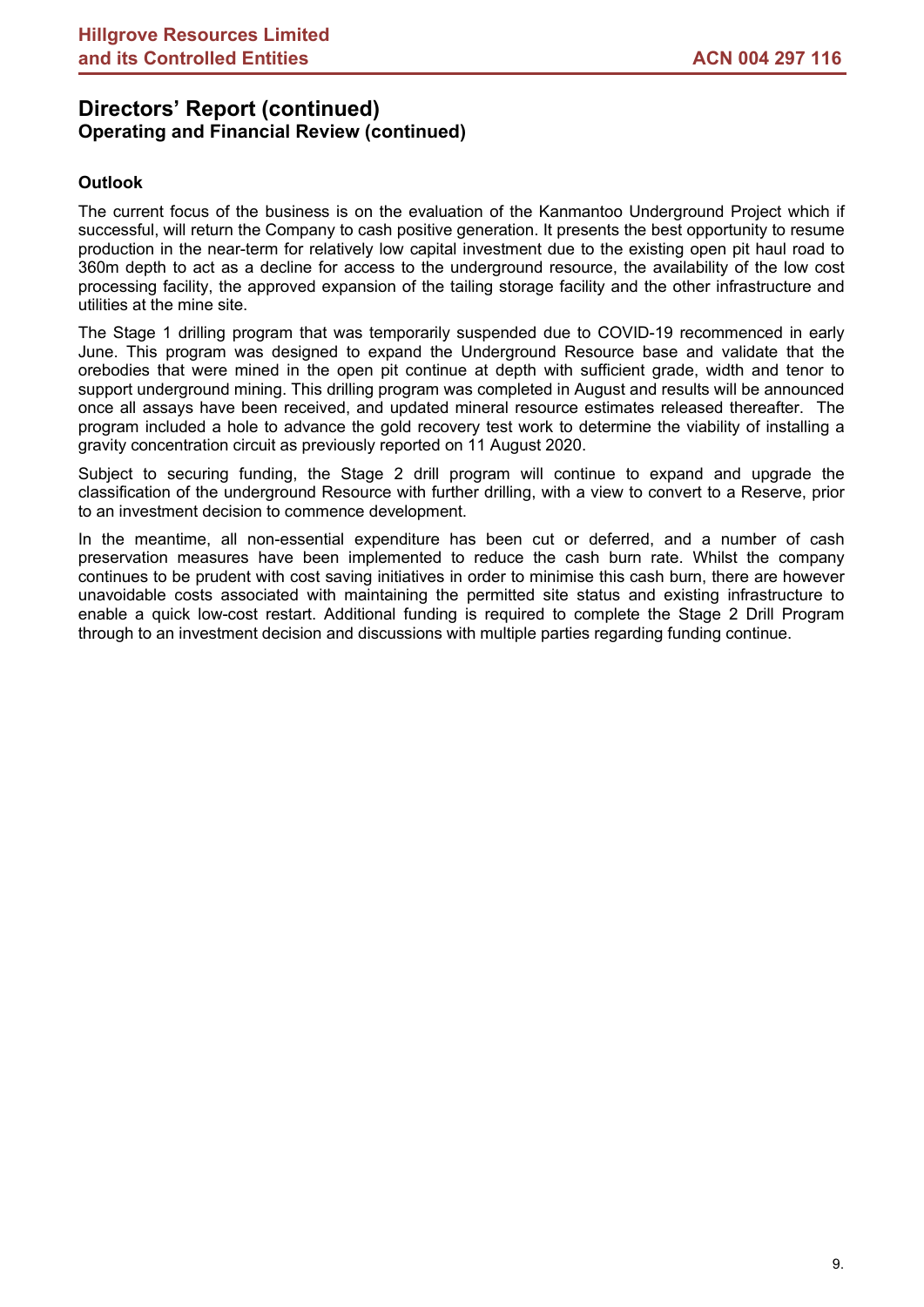## **Auditors Independence Declaration**

A copy of the auditor's independence declaration as required under section 307C of the *Corporations Act 2001* is set out on page 11.

This report is made in accordance with a resolution of the Directors:

Dated at Adelaide this 26th day of August 2020

 $\frac{1}{2}$ 

**Mr Derek Carter** Chairman

 **Mr Lachlan Wallace** Managing Director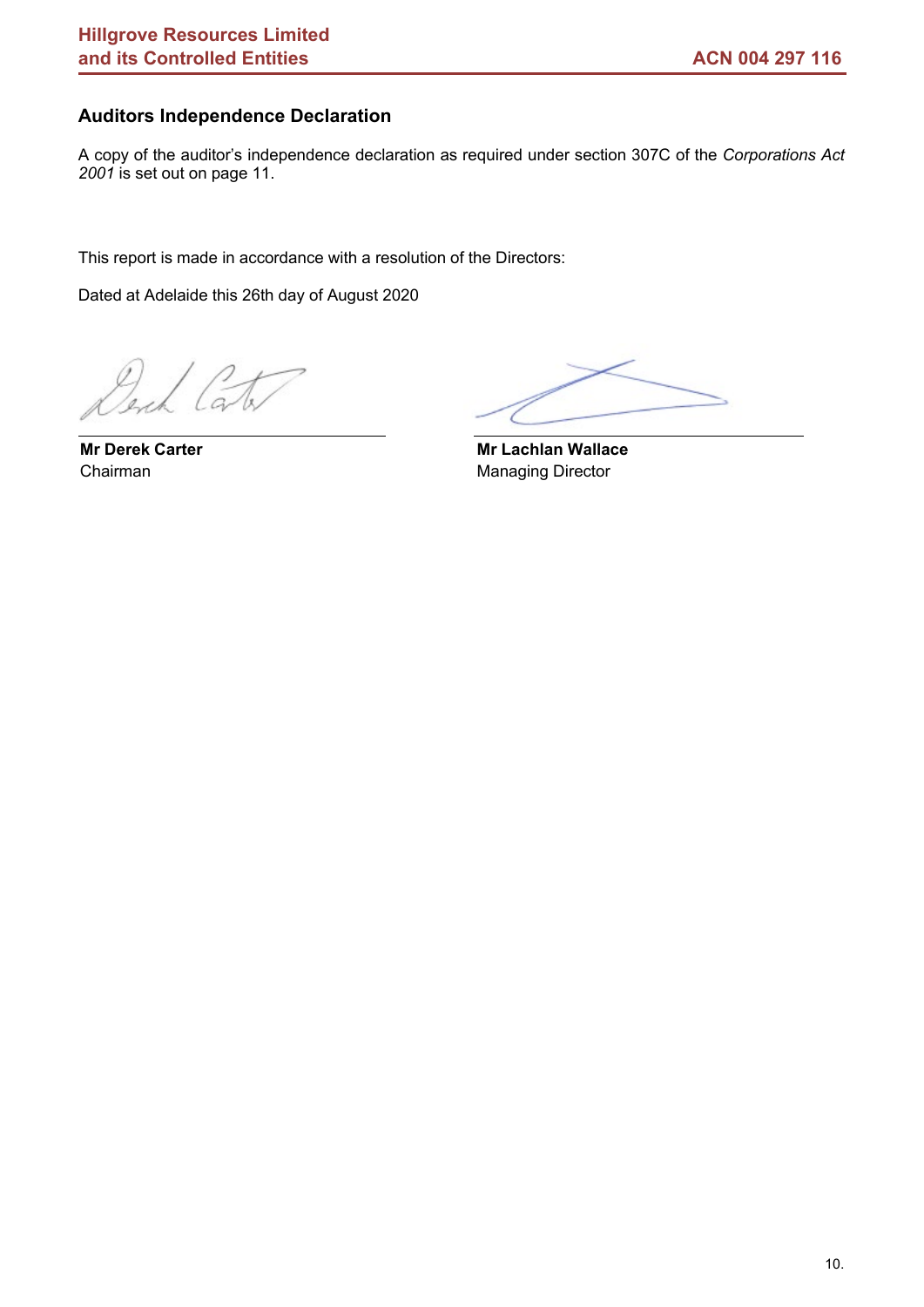

# *Auditor's Independence Declaration*

As lead auditor for the review of Hillgrove Resources Limited for the half-year ended 30 June 2020, I declare that to the best of my knowledge and belief, there have been:

- (a) no contraventions of the auditor independence requirements of the *Corporations Act 2001* in relation to the review; and
- (b) no contraventions of any applicable code of professional conduct in relation to the review.

This declaration is in respect of Hillgrove Resources Limited and the entities it controlled during the period.

Andrew Forman Adelaide Partner PricewaterhouseCoopers

26 August 2020

*PricewaterhouseCoopers, ABN 52 780 433 757 Level 11, 70 Franklin Street, ADELAIDE SA 5000, GPO Box 418, ADELAIDE SA 5001 T: +61 8 8218 7000, F: +61 8 8218 7999, www.pwc.com.au* 

Liability limited by a scheme approved under Professional Standards Legislation.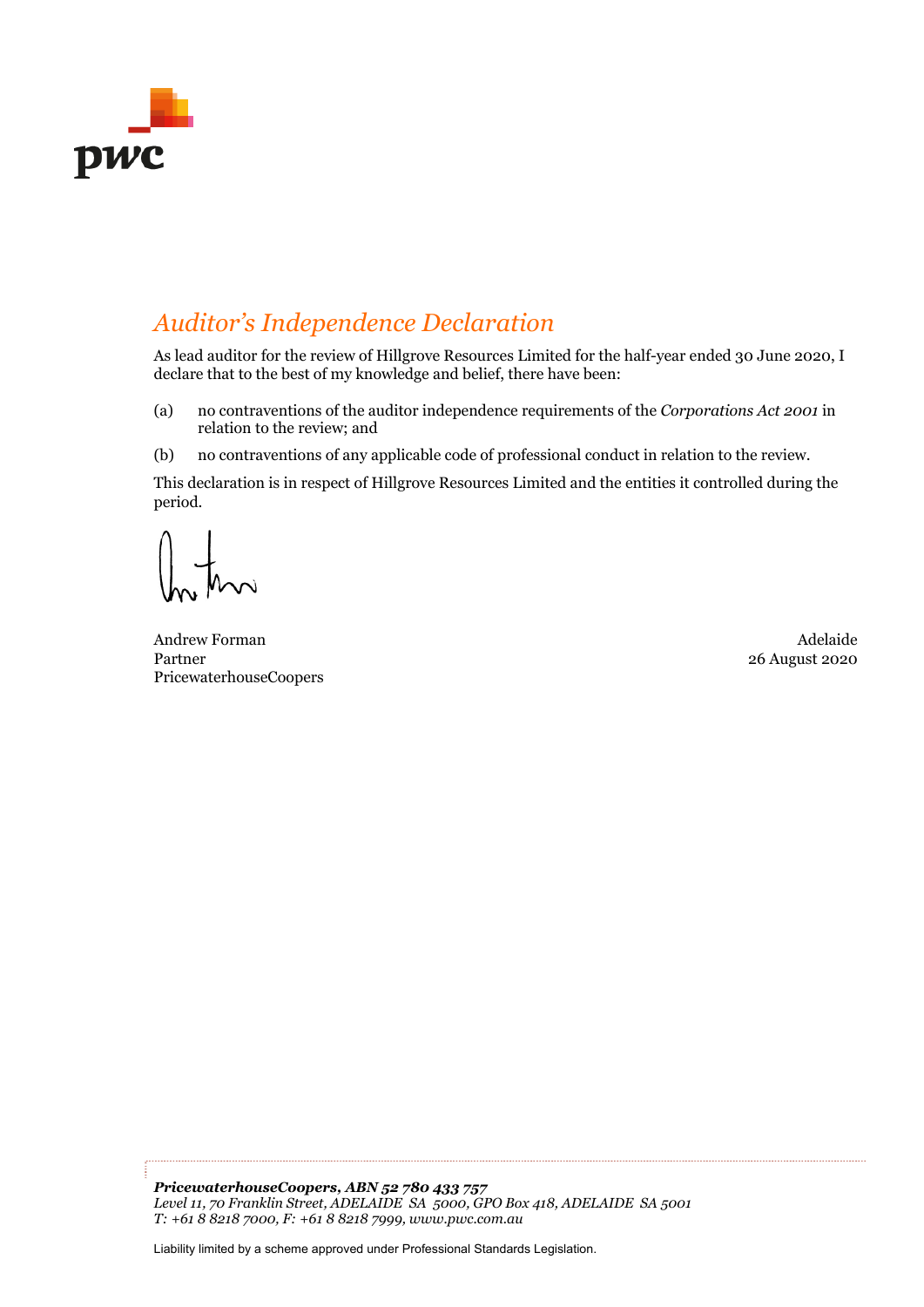# **Consolidated Statement of Profit or Loss and Other Comprehensive Income**

For the half year ended 30 June 2020

|                                                                                                            |                | <b>Half Year</b> |                  |
|------------------------------------------------------------------------------------------------------------|----------------|------------------|------------------|
|                                                                                                            |                | <b>June 2020</b> | <b>June 2019</b> |
|                                                                                                            | <b>Note</b>    | \$'000           | \$'000           |
| Concentrate revenue                                                                                        | $\overline{2}$ | 20,383           | 74,969           |
| Other income                                                                                               | 3              | 19               | 373              |
| <b>Expenses</b>                                                                                            | 4              | (25, 226)        | (67, 762)        |
| Interest and finance charges                                                                               | 5              | (108)            | (464)            |
| Profit before income tax                                                                                   |                | (4, 932)         | 7,116            |
| Income tax benefit/(expense)                                                                               |                |                  | (2,369)          |
| Profit for the half year attributable to owners                                                            |                | (4,932)          | 4,747            |
| Other comprehensive income                                                                                 |                |                  |                  |
| Items that may be reclassified to profit or loss:                                                          |                |                  |                  |
|                                                                                                            |                |                  |                  |
| Total comprehensive income for the period attributable to<br>equity holders of Hillgrove Resources Limited |                | (4, 932)         | 4,747            |
|                                                                                                            |                |                  |                  |
| Earnings per share for income attributable to the<br>ordinary equity holders of the Company:               |                | <b>Cents</b>     | <b>Cents</b>     |
| Basic earnings per share                                                                                   |                | (0.84)           | 0.82             |
| Diluted earnings per share                                                                                 |                | (0.84)           | 0.78             |
|                                                                                                            |                |                  |                  |

The above consolidated statement of profit or loss and other comprehensive income should be read in conjunction with the accompanying notes.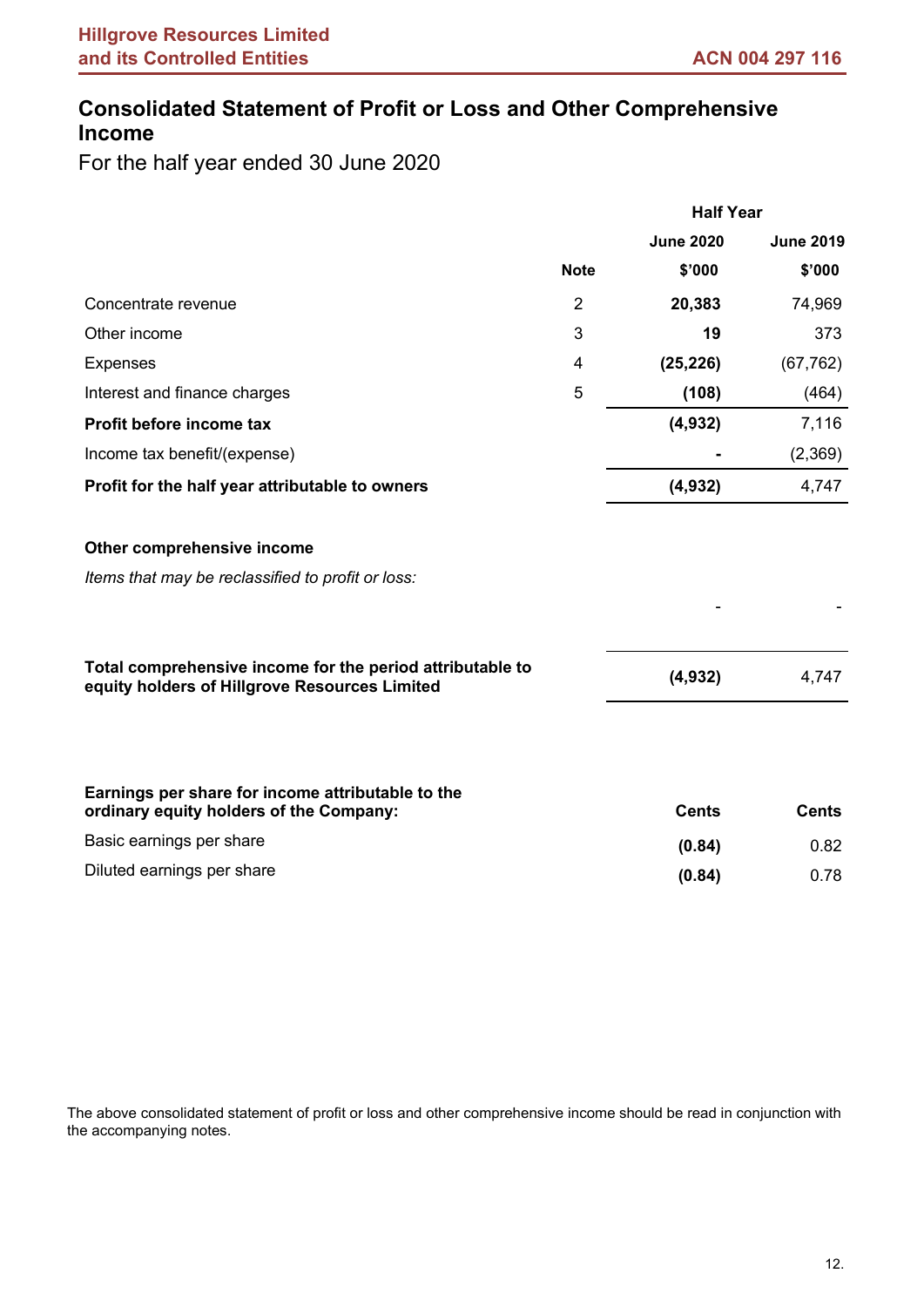# **Consolidated Statement of Financial Position**

As at 30 June 2020

|                                          |                |            | 31 Dec 2019 |
|------------------------------------------|----------------|------------|-------------|
|                                          |                | \$'000     | \$'000      |
| <b>Current assets</b>                    |                |            |             |
| Cash and cash equivalents                |                | 9,115      | 9,329       |
| Trade and other receivables              |                | 725        | 3,075       |
| Inventories                              | 6              | 100        | 10,182      |
| Land held for resale                     | 8              | 247        |             |
| <b>Total current assets</b>              |                | 10,187     | 22,586      |
| <b>Non-current assets</b>                |                |            |             |
| Inventories                              | $\overline{7}$ | 1,725      | 1,899       |
| Property, plant and equipment            | 8              | 23,193     | 24,163      |
| Exploration and evaluation expenditure   |                | 3,049      | 2,616       |
| <b>Total non-current assets</b>          |                | 27,967     | 28,678      |
|                                          |                |            |             |
| <b>Total assets</b>                      |                | 38,154     | 51,264      |
| <b>Current liabilities</b>               |                |            |             |
| Trade and other payables                 |                | 4,668      | 8,640       |
| Provisions                               | 9              | 1,031      | 4,132       |
| <b>Borrowings</b>                        | 10             | 48         | 253         |
| Employee benefits payable                |                | 711        | 3,322       |
| Deferred income                          |                |            | 479         |
| <b>Total current liabilities</b>         |                | 6,458      | 16,826      |
| <b>Non-current liabilities</b>           |                |            |             |
| Provisions                               | 11             | 10,042     | 8,140       |
| <b>Total non-current liabilities</b>     |                | 10,042     | 8,140       |
| <b>Total liabilities</b>                 |                | 16,500     | 24,966      |
| <b>Net assets</b>                        |                | 21,654     | 26,298      |
| <b>Equity</b>                            |                |            |             |
| Contributed equity                       | 12             | 234,322    | 234,322     |
| Reserves                                 |                | 27,402     | 27,113      |
| Retained earnings / (accumulated losses) |                | (240, 070) | (235, 137)  |
| <b>Total equity</b>                      |                | 21,654     | 26,298      |

The above consolidated statement of financial position should be read in conjunction with the accompanying notes.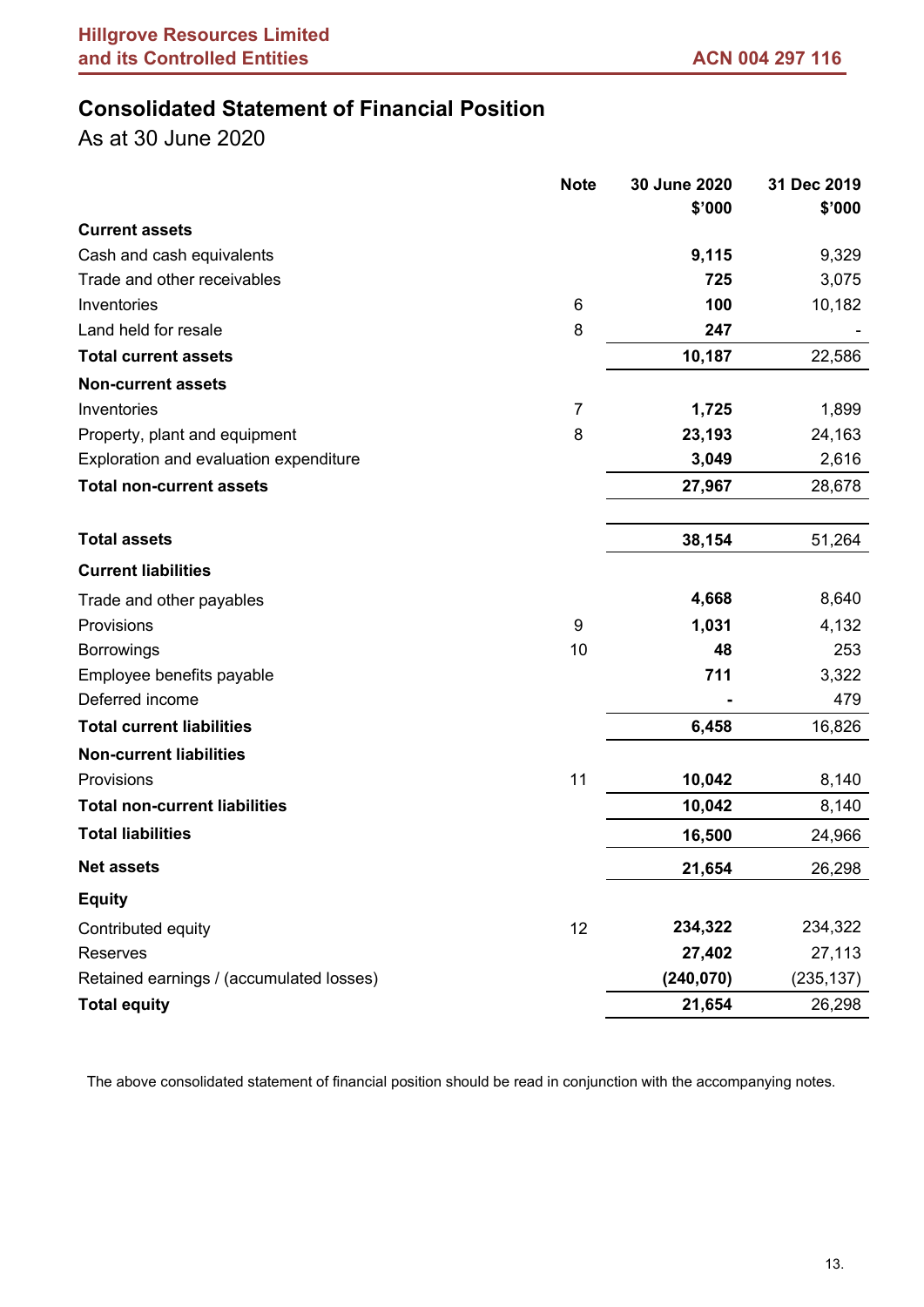# **Consolidated Statement of Changes in Equity**

For the half year ended 30 June 2020

| <b>Consolidated</b>           | <b>Contributed</b><br>equity | <b>Reserves</b> | (Accumulated<br>losses) /<br>retained<br>earnings | <b>Total</b><br>equity |
|-------------------------------|------------------------------|-----------------|---------------------------------------------------|------------------------|
|                               | \$'000                       | \$'000          | \$'000                                            | \$'000                 |
| <b>Balance 1 January 2019</b> | 234,327                      | 34,986          | (225, 110)                                        | 44,203                 |
| Profit for the period         |                              |                 | 4,747                                             | 4,747                  |
| Other comprehensive income    |                              |                 |                                                   |                        |
| Transactions with owners:     |                              |                 |                                                   |                        |
| Share-based<br>compensation   |                              | 585             |                                                   | 585                    |
| Dividend paid                 |                              | (8, 784)        |                                                   | (8, 784)               |
| Options exercised             | (5)                          |                 |                                                   | (5)                    |
| Balance 30 June 2019          | 234,322                      | 26,787          | (220, 363)                                        | 40,746                 |
|                               |                              |                 |                                                   |                        |
| <b>Balance 1 January 2020</b> | 234,322                      | 27,113          | (235, 138)                                        | 26,297                 |
| Loss for the period           |                              |                 | (4,932)                                           | (4,932)                |
| Other comprehensive income    |                              |                 |                                                   |                        |
| Transactions with owners:     |                              |                 |                                                   |                        |
| Share-based<br>compensation   |                              | 289             |                                                   | 289                    |
| Dividend paid                 |                              |                 |                                                   |                        |
| Options exercised             |                              |                 |                                                   |                        |
| Balance 30 June 2020          | 234,322                      | 27,402          | (240, 070)                                        | 21,654                 |

The above consolidated statement of changes in equity should be read in conjunction with the accompanying notes.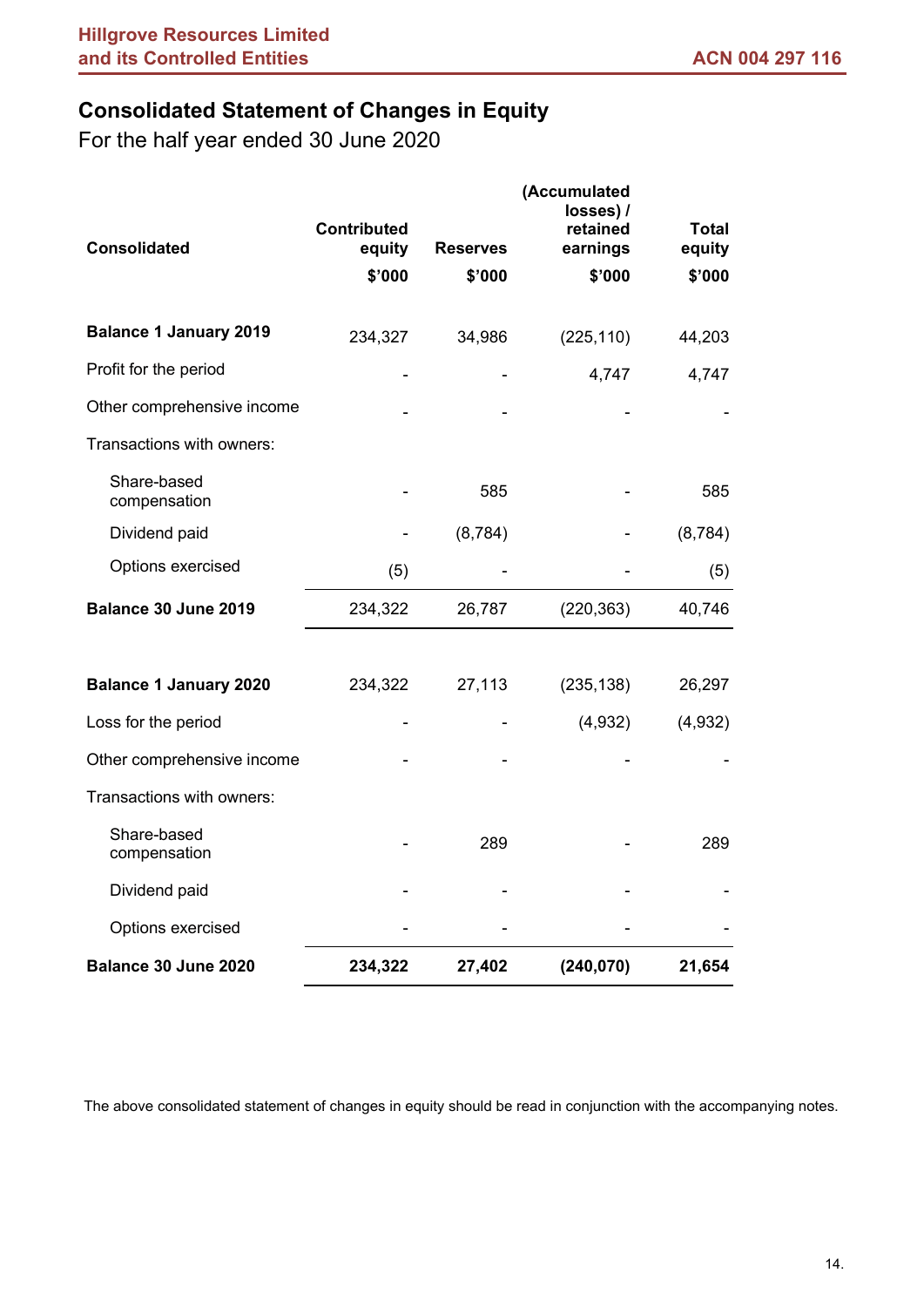# **Consolidated Statement of Cash Flows**

For the half year ended 30 June 2020

|                                                              | <b>Half-year</b> |                  |
|--------------------------------------------------------------|------------------|------------------|
|                                                              | <b>June 2020</b> | <b>June 2019</b> |
|                                                              | \$'000           | \$'000           |
| <b>Cash flows from operating activities</b>                  |                  |                  |
| Cash receipts in the course of operations                    | 20,558           | 78,886           |
| Cash payments in the course of operations                    | (19, 403)        | (66, 173)        |
| Net cash generated from operating activities                 | 1,155            | 12,713           |
| <b>Cash flows from investing activities</b>                  |                  |                  |
| Payments for exploration, evaluation and development         | (486)            | (583)            |
| Payments for property, plant and equipment and project costs | (686)            | (2,481)          |
| Proceeds on disposal of property, plant & equipment          |                  | 95               |
| Net cash used in investing activities                        | (1, 172)         | (2,969)          |
| <b>Cash flows from financing activities</b>                  |                  |                  |
| Repayment of borrowings                                      |                  | (430)            |
| Repayment of finance leases                                  | (197)            | (195)            |
| Interest paid                                                |                  | (75)             |
| Interest received                                            |                  | 3                |
| Dividends paid                                               |                  | (8,783)          |
| Net cash used in financing activities                        | (197)            | (9,480)          |
| Net increase in cash held                                    | (214)            | 264              |
| Cash at beginning of the half year                           | 9,329            | 2,451            |
| Cash at end of the half year                                 | 9,115            | 2,715            |

The above consolidated statement of cash flows should be read in conjunction with the accompanying notes.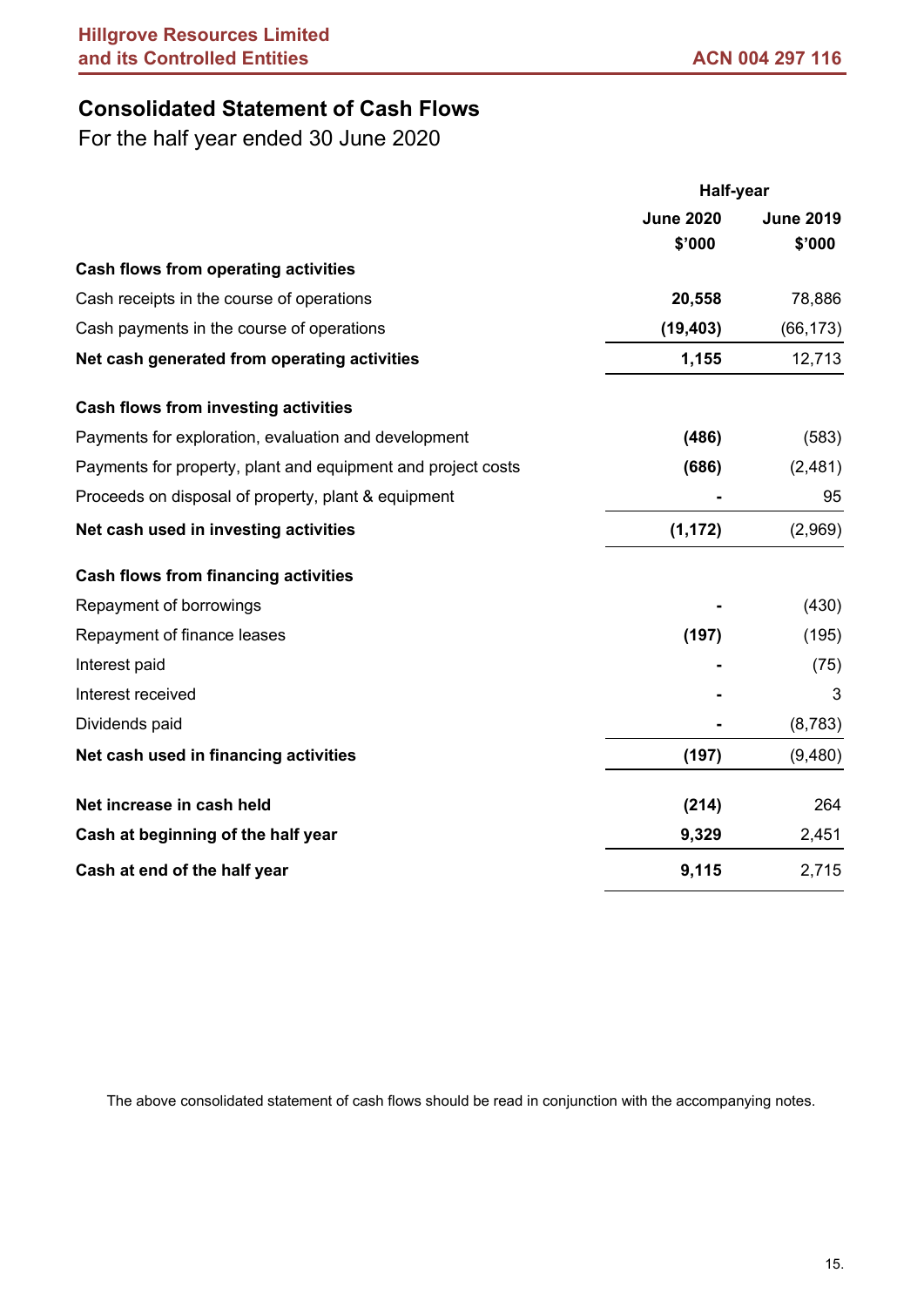For the half year ended 30 June 2020

### **1. Basis of Preparation**

This consolidated interim financial report for the half year reporting period ended 30 June 2020 has been prepared in accordance with Accounting Standard AASB 134 *Interim Financial Reporting* and the *Corporations Act 2001*. This consolidated interim financial report does not include all the notes of the type normally included in an annual financial report. Accordingly, this report is to be read in conjunction with the annual report for the year ended 31 December 2019 and any public announcements made by Hillgrove Resources Limited during the interim reporting period in accordance with the continuous disclosure requirements of the *Corporations Act 2001*.

### **a. Going Concern**

The consolidated financial statements have been prepared on a going concern basis, which assumes the Group will be able to realise its assets and discharge its liabilities in the normal course of business. At 30 June 2020, the Group's current assets exceeded its current liabilities by \$3.7 million compared with an excess of \$5.8 million at 30 December 2019.

During the 6 months to 30 June 2020 all remaining stockpiled ore inventory was processed and associated revenues received. Whilst the Group has \$9.1 million in cash and cash equivalents at 30 June 2020, there are no expected cash inflows from operating activities for the next 12 months. The Group continues to have ongoing expenditure including pay down of trade and other payables, redundancy payments, care and maintenance costs, rehabilitation activities, corporate costs, continued exploration commitments, and development of the underground. Further funding will be required for these activities.

In light of these circumstances, particularly the fact that additional funding is required over the next twelve months, there is a material uncertainty that may cast significant doubt about the Group's ability to continue as a going concern and therefore the Group may be unable to realise its assets and discharge its liabilities in the normal course of business. To address this uncertainty, the Group has a number of funding alternatives.

Whilst these funding alternatives are yet to be confirmed, they are progressing well and the Board reasonably expects that the funding will be obtained and therefore the financial report has been prepared on a going concern basis. As such, the financial report does not include any adjustments relating to the recoverability and classification of recorded asset amounts nor to the amounts and classification of liabilities that may be necessary should the Group be unable to continue as a going concern.

### **b. Critical Accounting Judgements and Key Sources of Estimation Uncertainty**

### Recoverability of non-current assets

The carrying value of non-current assets such as property plant and equipment is assessed for impairment whenever there is an indicator that the asset may be impaired. Determining whether property plant and equipment is impaired requires an estimation of the recoverable value of the Cash Generating Unit ("CGU") to which property plant and equipment has been allocated. Impairment is recognised when the carrying amount exceeds the recoverable amount. In its impairment assessment, the Company determined the recoverable amount based on a Value in Use ("VIU") calculation. The VIU assessment was undertaken using a discounted cash flow approach. Cash flow projections are based on the CGU's life of mine plan. In assessing the VIU, the estimated future post-tax cash flows are discounted to their present value using a post-tax discount rate that reflects the current market assessment of the time value of money and business risk. Assets that have suffered an impairment charge are reviewed for possible reversal of the impairment at each reporting date.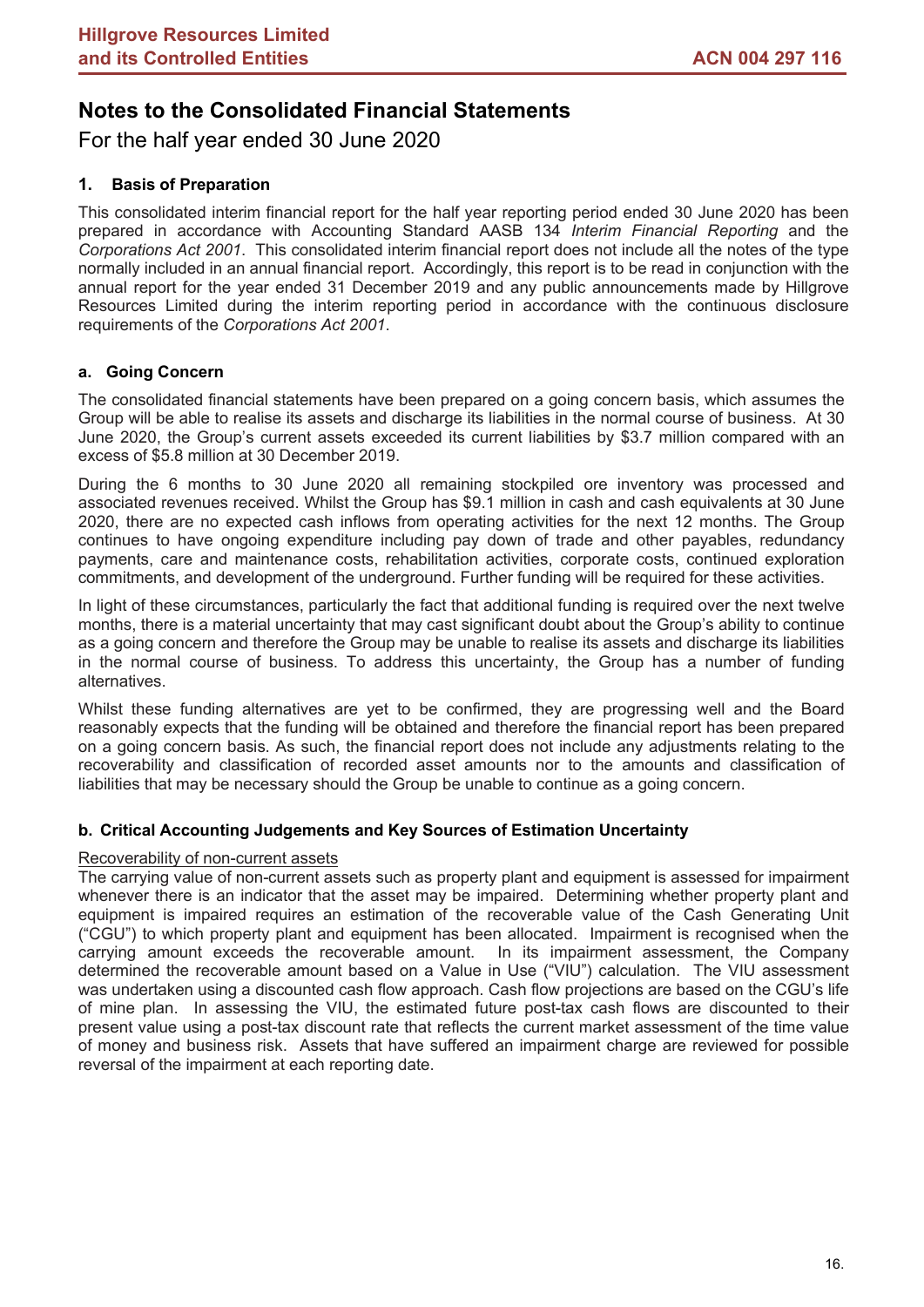For the half year ended 30 June 2020 (continued)

### **1. Basis of preparation (continued)**

### **b. Critical accounting judgements and key sources of estimation uncertainty (continued)**

### Ore Reserve estimates

The Group's disclosed reserves are its best estimate of product that can be economically and legally extracted from the relevant mining properties. Estimates are developed after taking into account a range of factors including quantities, ore grades, production techniques and recovery rates, exchange rates, forecast commodity prices and production costs. The Group's estimates are supported by geological studies and drilling samples to determine the quantity and grade of each ore body. Significant judgement is required to generate an estimate based on the geological data available. Changes in reported Ore Reserves can impact the carrying value of property, plant and equipment including deferred mining expenditure, provision for mine rehabilitation, recognition of deferred tax assets and the amount of depreciation and amortisation charged to the profit or loss.

### Inventory valuation

Inventory is recognised at the lower of cost and net realisable value. Net realisable value is based on the estimated amount expected to be received when the inventory is completely processed and sold. The estimation of net realisable value of ore stockpiles involves judgements about the quantity of metal that can be recovered, future commodity prices, production costs and selling costs.

### Restoration, rehabilitation and environmental obligations

Expenditures related to ongoing restoration, rehabilitation and environmental obligation activities are accrued and expensed as incurred and included in the relevant operating cost. These expenditures are estimated either on the basis of detailed cost estimates or are in accordance with statutory provision requirements. Provision is made for the costs of decommissioning and site rehabilitation costs when the related environmental disturbance takes place. The provision represents management's best estimate of the costs that will be incurred, but significant judgement is required as many of these costs will not crystallise until the end of the life of the mine.

### **c. Changes in Accounting Policy**

The accounting policies adopted in the preparation of the financial report are consistent with those of the previous financial year and corresponding interim reporting periods.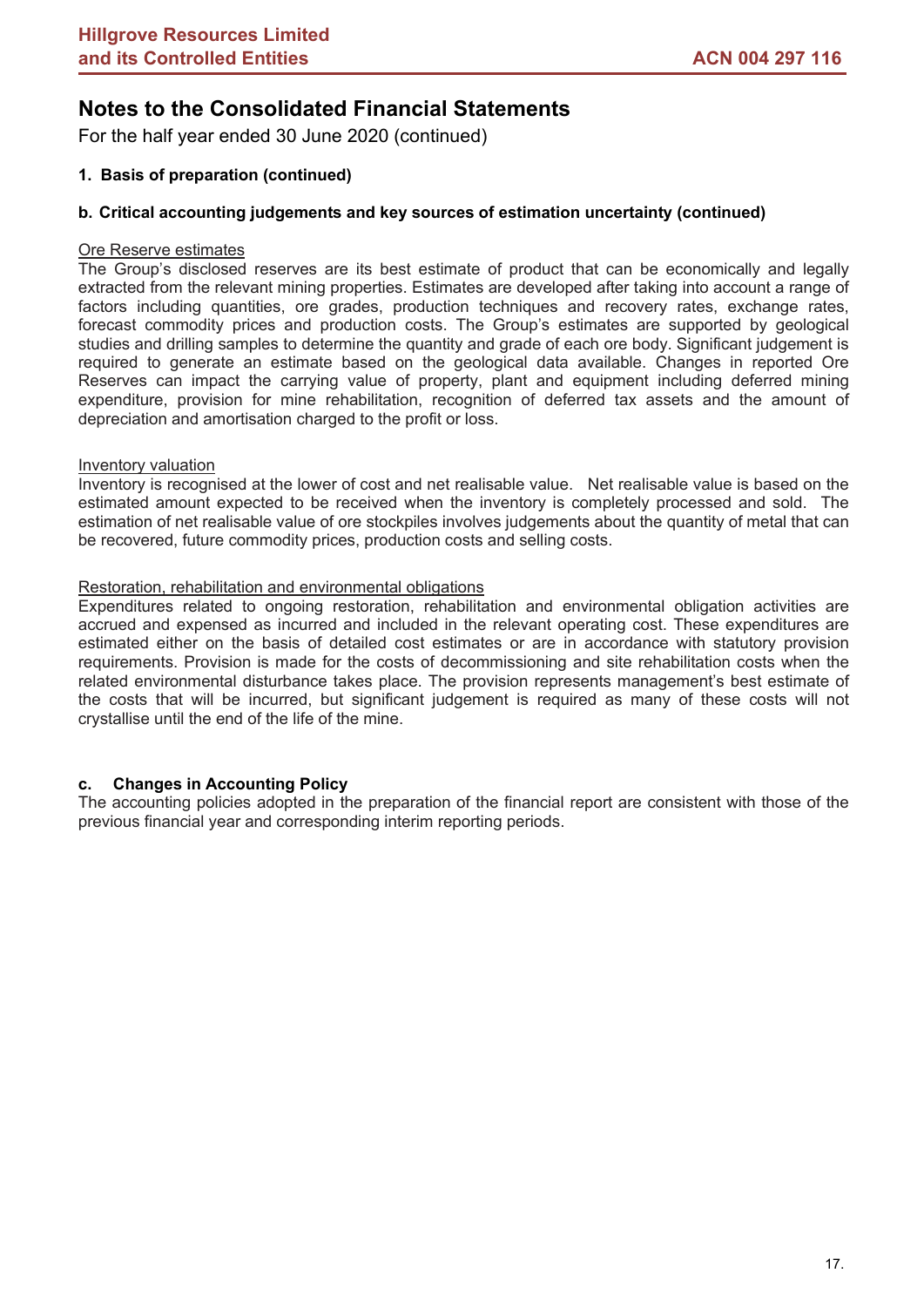For the half year ended 30 June 2020 (continued)

### **2. Revenue**

|                                   | <b>Half Year</b>                     |          |  |
|-----------------------------------|--------------------------------------|----------|--|
|                                   | <b>June 2020</b><br><b>June 2019</b> |          |  |
|                                   | \$'000                               | \$'000   |  |
| Copper in concentrate             | 19,791                               | 78,209   |  |
| Gold in concentrate               | 1,777                                | 2,820    |  |
| Silver in concentrate             | 377                                  | 1,204    |  |
| Treatment and refining deductions | (1, 562)                             | (7, 264) |  |
| <b>Concentrate revenue</b>        | 20,383                               | 74,969   |  |
|                                   |                                      |          |  |

The Group sells copper concentrate under an offtake contract and the Group trades using CIF terms (i.e. Seller's cost, insurance and freight) for vessel chartering. Under AASB 15, the Company has three performance obligations relating to the sale of concentrate which include delivery and transfer of title of concentrate at the port of loading, loading of concentrate onto the ship and transporting the shipment to the port of destination. The transaction price applied to the delivery of concentrate to the port is value of the concentrate delivered adjusted for treatment and refining charges, the transaction price allocated to the final two performance obligations are cost of loading and chartering a vessel for shipment to destination at cost recovery.

| 3. Other Income |                           |                  | <b>Half Year</b> |  |  |
|-----------------|---------------------------|------------------|------------------|--|--|
|                 |                           | <b>June 2020</b> | <b>June 2019</b> |  |  |
|                 |                           | \$'000           | \$'000           |  |  |
|                 | Interest                  | 8                | 8                |  |  |
|                 | Grant income              | $\blacksquare$   | 144              |  |  |
|                 | Other                     | 11               | 221              |  |  |
|                 | <b>Total other income</b> | 19               | 373              |  |  |
|                 |                           |                  |                  |  |  |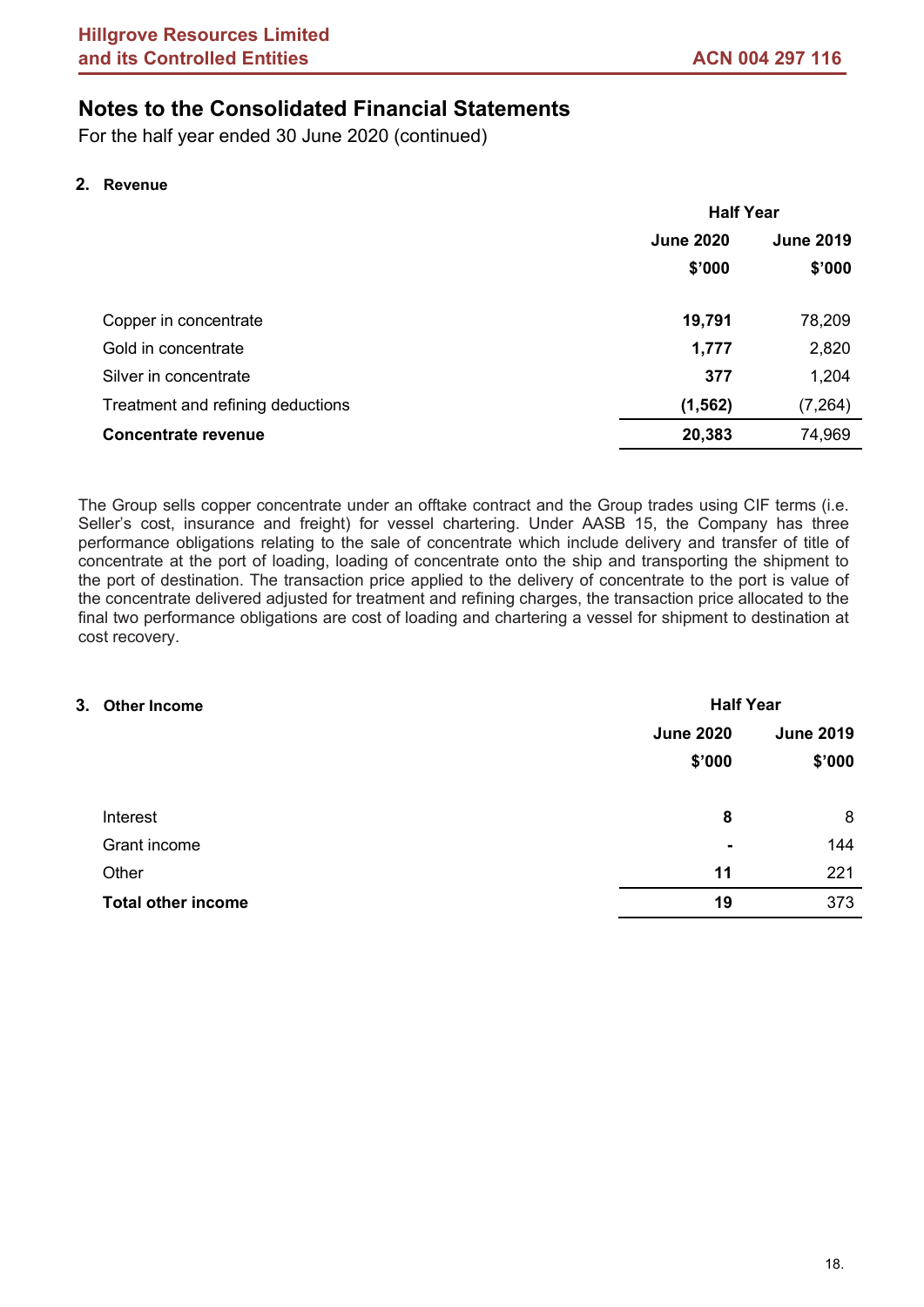**For the half year ended 30 June 2020 (continued)**

### **4. Expenses**

|                                              | <b>Half Year</b> |                  |  |
|----------------------------------------------|------------------|------------------|--|
|                                              | <b>June 2020</b> | <b>June 2019</b> |  |
|                                              | \$'000           | \$'000           |  |
| Total production costs                       | 23,100           | 58,174           |  |
| Depreciation and amortisation                | 1,855            | 9,519            |  |
| Exploration and feasibility costs            | 45               | 140              |  |
| Net (gain)/loss on sale of assets            | (8)              | (47)             |  |
| Net realised foreign exchange (gains)/losses | 234              | (24)             |  |
| <b>Total expenses per Profit or Loss</b>     | 25,226           | 67,762           |  |

### **Care and Maintenance**

During the period of care and maintenance, depreciation of the processing plant has ceased based on the assumption that the activities performed during the period of care and maintenance will preserve the current value of these assets. Costs incurred in relation to care and maintenance have been expensed.

### Government grants

The Group was eligible for the Australian Government's JobKeeper wage subsidy scheme. Receipts from the JobKeeper Program are accounted for as government grants under AASB 120 *Accounting for Government Grants and Disclosures of Government Assistance*.

Government grants are recognised where there is reasonable assurance that the grant will be received, and all attached conditions will be complied with. Where the grant relates to an expense item, it is recognised as a reduction of the expense to which it relates. Where the grant relates to capitalised expenses, it is recognised as a reduction to the carrying amount of the related asset.

### **5. Interest and finance charges**

|                                                | <b>Half Year</b>                     |        |  |
|------------------------------------------------|--------------------------------------|--------|--|
|                                                | <b>June 2020</b><br><b>June 2019</b> |        |  |
|                                                | \$'000                               | \$'000 |  |
| Discount on unwind of rehabilitation provision | 57                                   | 137    |  |
| Bank fees and other borrowing costs            | 1                                    | 68     |  |
| Interest on financial liabilities              | 50                                   | 259    |  |
| <b>Total interest and finance charges</b>      | 108                                  | 464    |  |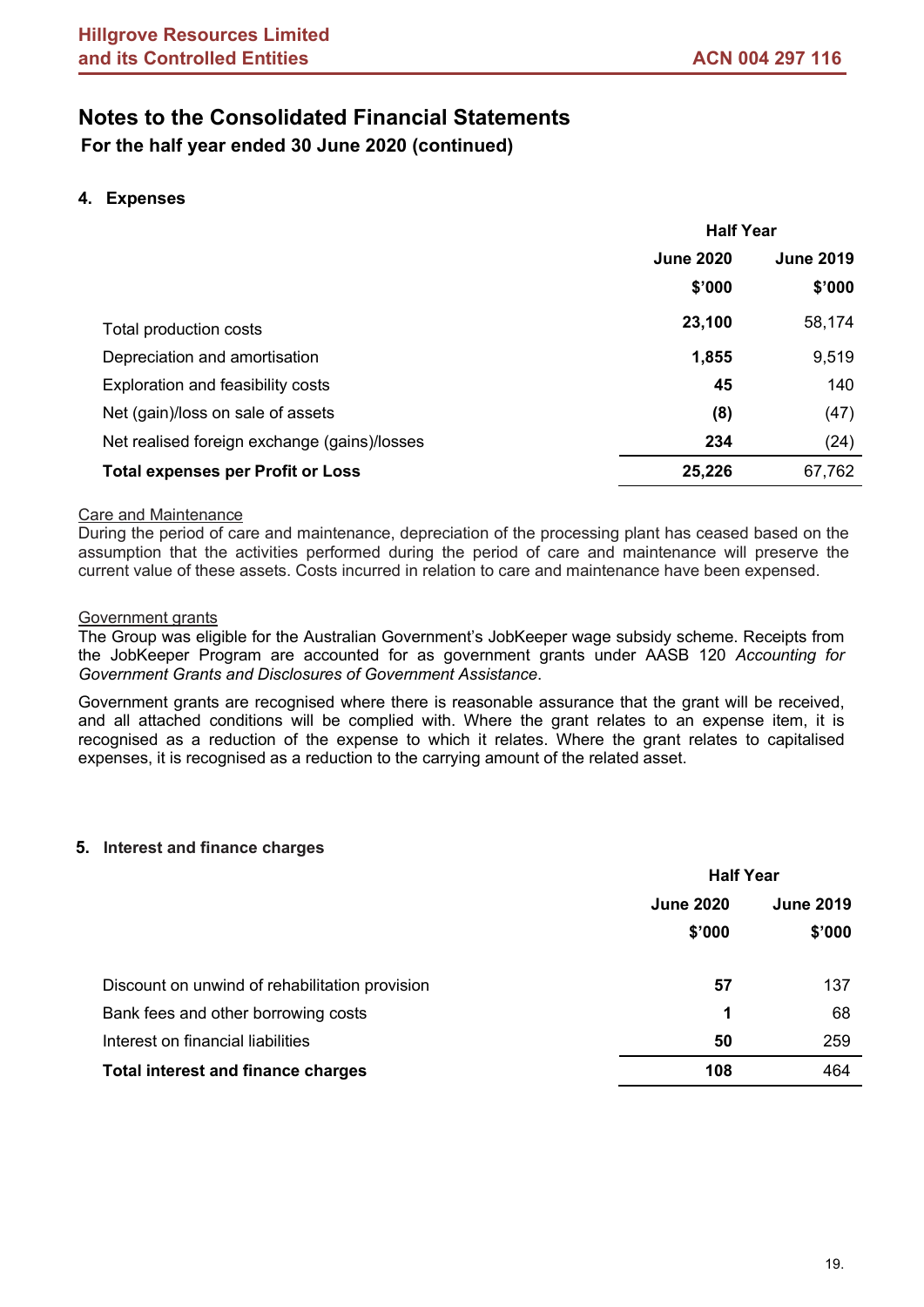For the half year ended 30 June 2020 (continued)

### **6. Current assets – Inventories**

|                        | 30 Jun 2020 | 31 Dec 2019 |
|------------------------|-------------|-------------|
|                        | \$'000      | \$'000      |
|                        |             |             |
| Concentrates           | ۰           | 1,976       |
| Ore stockpiles         | ۰           | 7,313       |
| Stores and consumables | 100         | 893         |
|                        | 100         | 10,182      |

### **7. Non-current assets – Inventories**

|                                                  | 30 Jun 2020 | 31 Dec 2019 |
|--------------------------------------------------|-------------|-------------|
|                                                  | \$'000      | \$'000      |
| Stores and consumables (at net realisable value) | 1.725       | 1,899       |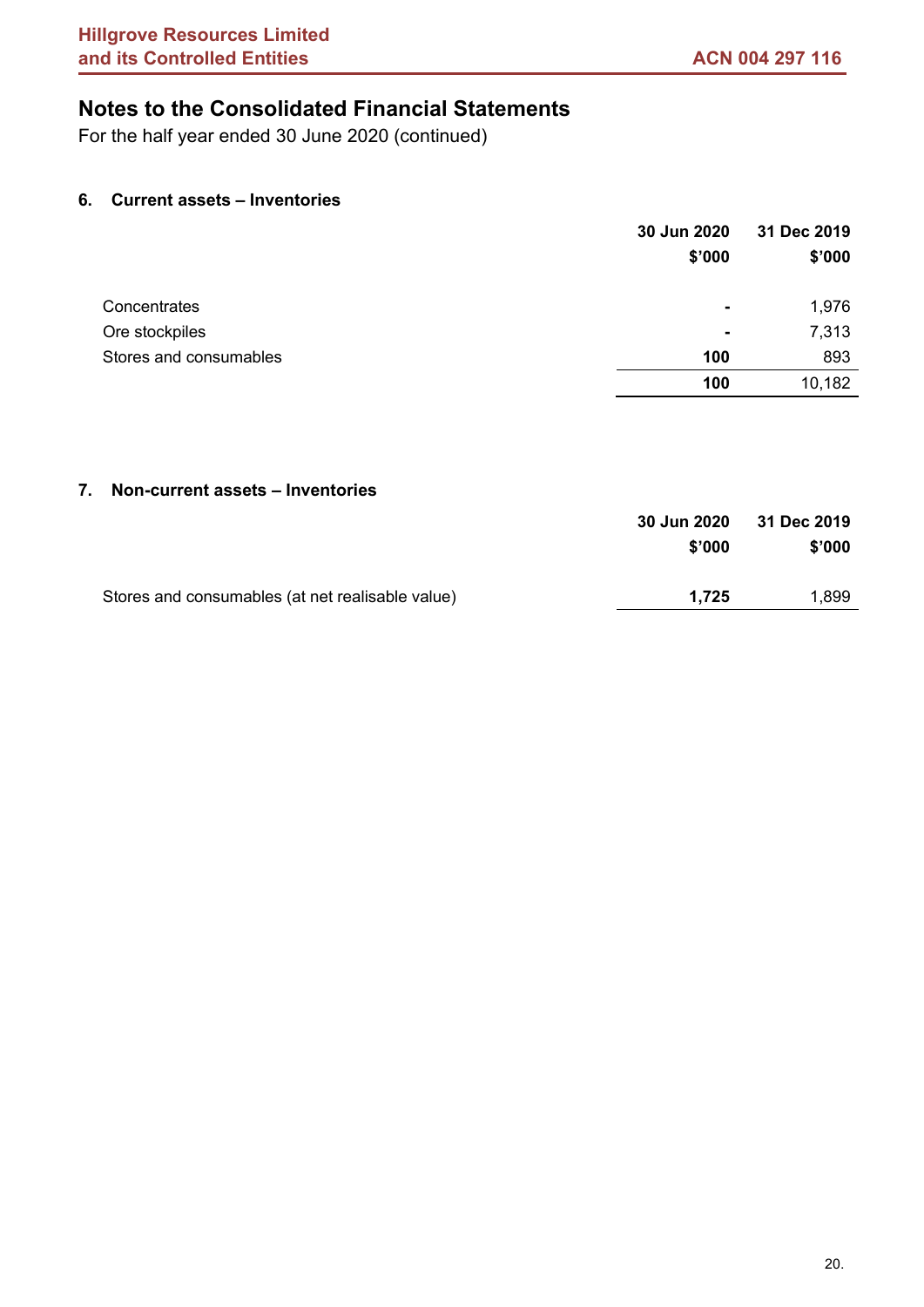For the half year ended 30 June 2020 (continued)

### **8. Non-current assets – Property, plant and equipment**

|                                     | 30 Jun 2020 | 31 Dec 2019 |
|-------------------------------------|-------------|-------------|
|                                     | \$'000      | \$'000      |
| <b>Land and buildings</b>           |             |             |
| At cost                             | 5,277       | 5,524       |
| Accumulated depreciation            | (379)       | (379)       |
|                                     | 4,898       | 5,145       |
| <b>Plant &amp; equipment</b>        |             |             |
| At cost                             | 73,544      | 73,370      |
| Accumulated depreciation            | (59, 848)   | (59, 621)   |
|                                     | 13,696      | 13,749      |
| <b>Motor vehicles</b>               |             |             |
| At cost                             | 735         | 763         |
| Accumulated depreciation            | (633)       | (640)       |
|                                     | 102         | 123         |
| <b>Mine development</b>             |             |             |
| At cost                             | 164,200     | 163,313     |
| Accumulated depreciation            | (159, 703)  | (158, 167)  |
|                                     | 4,497       | 5,146       |
|                                     |             |             |
| Total property, plant and equipment | 23,193      | 24,163      |

Non-current assets are classified as held for sale if their carrying amount will be recovered principally through a sale transaction rather than through continuing use and a sale is considered highly probable. At 30<sup>th</sup> June 2020 a parcel of land that was no longer required by the Group was available for sale and was reclassified to land held for resale.

### **9. Provisions - Current**

|                          | 30 Jun 2020 | 31 Dec 2019 |
|--------------------------|-------------|-------------|
|                          | \$'000      | \$'000      |
|                          |             |             |
| Rehabilitation provision | 761         | 3,588       |
| Make good provision      | 20          | 420         |
| Unsettled ship provision | 250         | 124         |
|                          | 1,031       | 4,132       |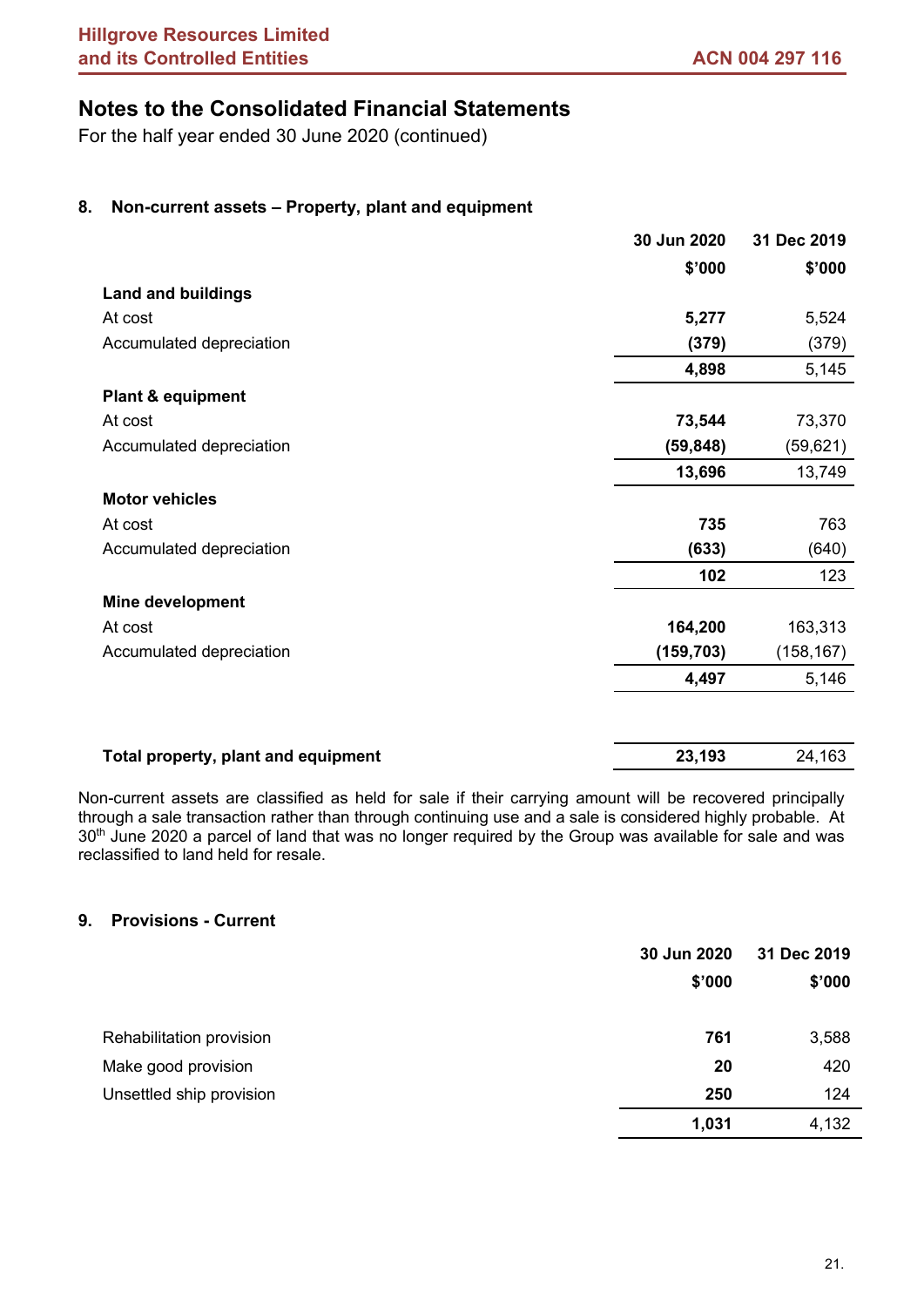For the half year ended 30 June 2020 (continued)

### **10. Current liabilities – Borrowings**

|                   | 30 Jun 2020 | 31 Dec 2019 |
|-------------------|-------------|-------------|
|                   | \$'000      | \$'000      |
| <b>Unsecured</b>  |             |             |
| Lease liabilities | 48          | 253         |
|                   | 48          | 253         |
|                   |             |             |

Contractual maturities of financial liabilities (non-derivatives)

| (\$'000)                 | <b>Less</b><br>than 1<br>year | $1 - 2$<br>years | $2 - 3$<br>years | $3 - 4$<br>years | $4 - 5$<br>vears | <b>Total</b><br>contractual<br>cash flows |
|--------------------------|-------------------------------|------------------|------------------|------------------|------------------|-------------------------------------------|
| At 30 June 2020          |                               |                  |                  |                  |                  |                                           |
| Trade and other payables | 4,668                         |                  |                  |                  |                  | 4,668                                     |
| Borrowings and interest  | 48                            |                  |                  |                  |                  | 48                                        |
|                          | 4,716                         |                  |                  |                  |                  | 4,716                                     |
| At 31 December 2019      |                               |                  |                  |                  |                  |                                           |
| Trade and other payables | 8,640                         |                  |                  |                  |                  | 8,640                                     |
| Borrowings and interest  | 253                           |                  |                  |                  |                  | 253                                       |
|                          | 8,893                         |                  |                  |                  |                  | 8,893                                     |

### **Financing arrangements**

The Group had no undrawn borrowing facilities as at 30 June 2020.

### **11. Provisions – Non-Current**

|                          | 30 Jun 2020 | 31 Dec 2019 |
|--------------------------|-------------|-------------|
|                          | \$'000      | \$'000      |
| Rehabilitation provision | 10,042      | 8,140       |
|                          | 10,042      | 8,140       |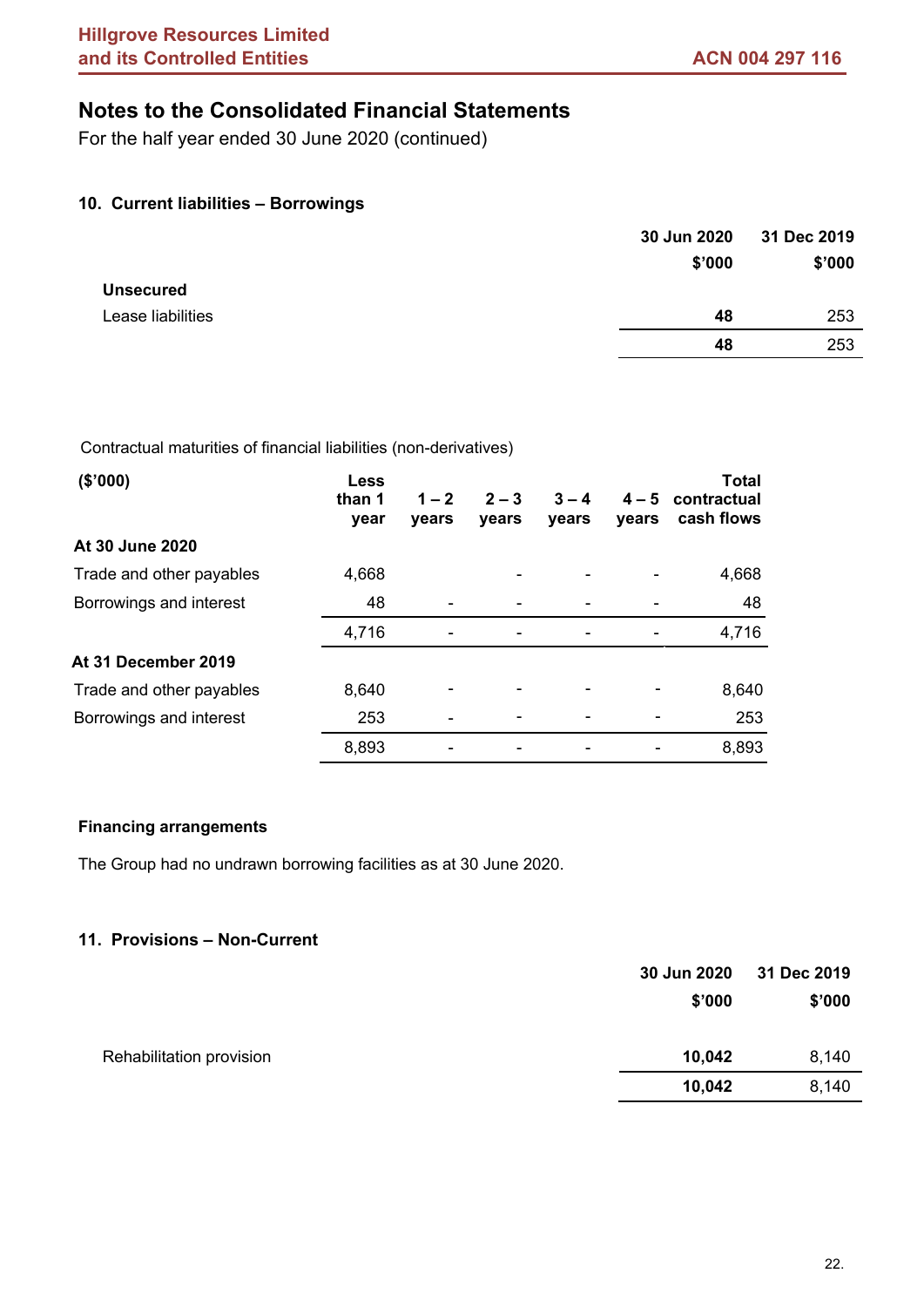For the half year ended 30 June 2020 (continued)

### **12. Contributed equity**

|                                                                                 |         | 30 Jun 2020 31 Dec 2019 |
|---------------------------------------------------------------------------------|---------|-------------------------|
|                                                                                 | \$'000  | \$'000                  |
| <b>Share capital</b>                                                            |         |                         |
| Issued and paid up capital 585,588,518 shares<br>(2019: 585,588,518) fully paid | 234,322 | 234,322                 |
| Ordinary Shares - movements during the year                                     |         |                         |
| Balance as at beginning of year                                                 | 234,322 | 234,327                 |
| <b>Shares Issued</b>                                                            |         |                         |
| Transaction costs arising from share issues                                     |         | (5)                     |
| <b>Balance at end of year</b>                                                   | 234,322 | 234,322                 |

### **13. Financial reporting by segment**

Through its ownership of the Kanmantoo copper mine, the Group continues to have one operating segment being in the resources industry, in Australia.

### **14. Contingent liabilities**

|                                                                                                                                                                       |        | 30 Jun 2020 31 Dec 2019 |
|-----------------------------------------------------------------------------------------------------------------------------------------------------------------------|--------|-------------------------|
|                                                                                                                                                                       | \$'000 | \$'000                  |
| <b>Guarantees</b>                                                                                                                                                     |        |                         |
| Electranet performance bond to support the build, own,<br>operate and maintain agreement for installation of<br>transmission infrastructure at the Kanmantoo site (1) | 338    | 333                     |
| Security bonds on rental properties and tenements                                                                                                                     | 16     | 16                      |
|                                                                                                                                                                       | 354    | 349                     |

(1) In September 2019 the cash-backed Electranet performance bond was reduced from \$620k to \$333k. A 5k CPI increase in May-20 increased the balance to \$338k.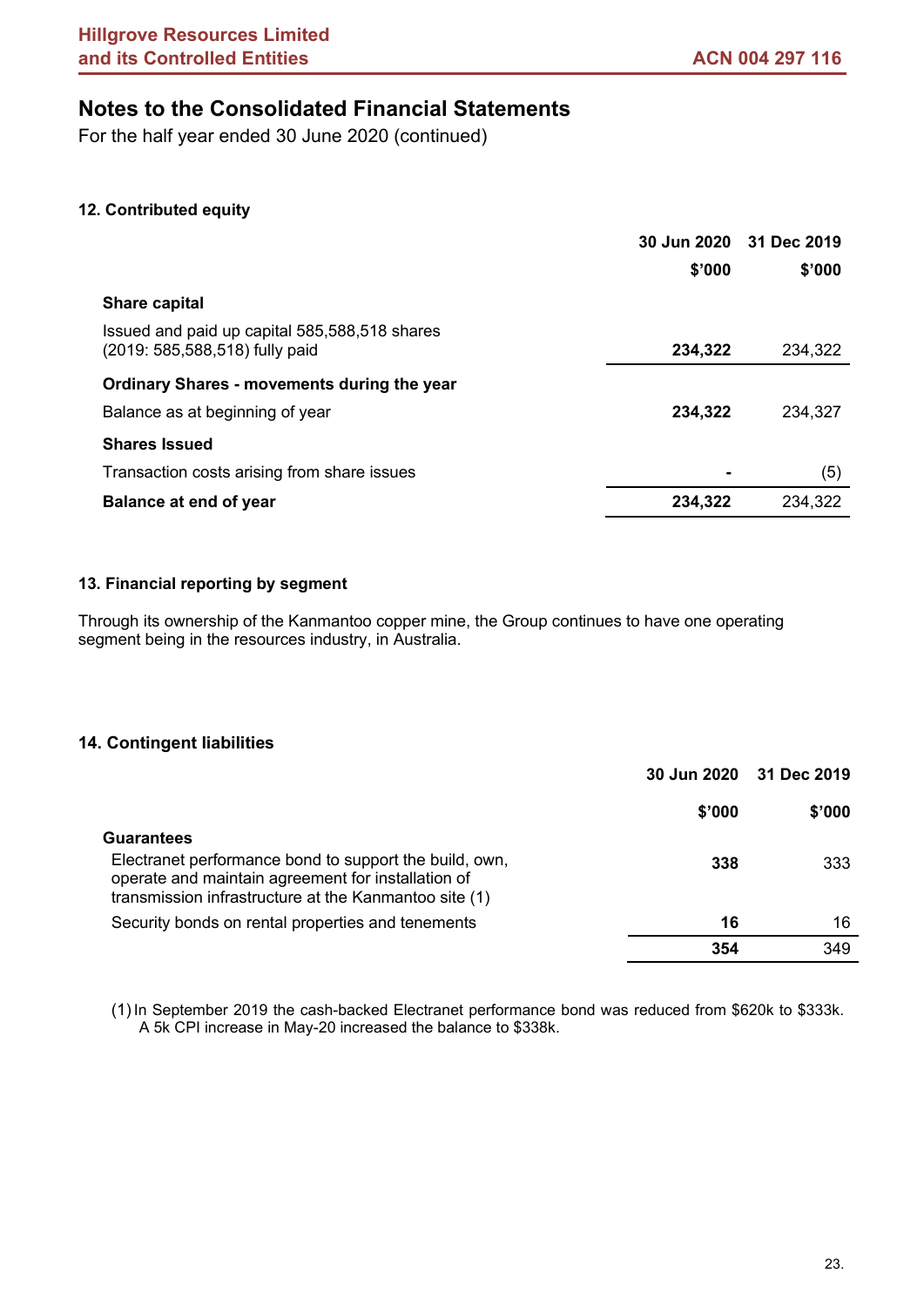For the half year ended 30 June 2020 (continued)

### **14. Contingent liabilities (continued)**

The Group has obligations to restore land disturbed under exploration and mining licences for which a rehabilitation provision is already on the balance sheet. The maximum obligation to the South Australian Government in respect of the Kanmantoo copper mine has been assessed at a value of \$9.2 million and is secured by the SA Government on a first ranking basis against the assets of the consolidated entity.

Included in the rehabilitation provision is a payment of approximately \$1.7 million to the Native Vegetation Fund. With permission from the State Government, the Group has delayed the timing of this payment and, whilst the intention is for the payment to be made at a later date, it should be noted that non-payment would increase the Group's rehabilitation provision by approximately \$1.5 million. This circumstance is not expected to eventuate.

The Group had no other contingent liabilities at 30 June 2020.

### **15. Events subsequent to balance date**

On 6 August 2020 the group entered into a contract to sell land, shown on the balance sheet as land held for resale, for \$320,000. On 13th August 2020 the sale was settled and proceeds, net of selling costs, were received.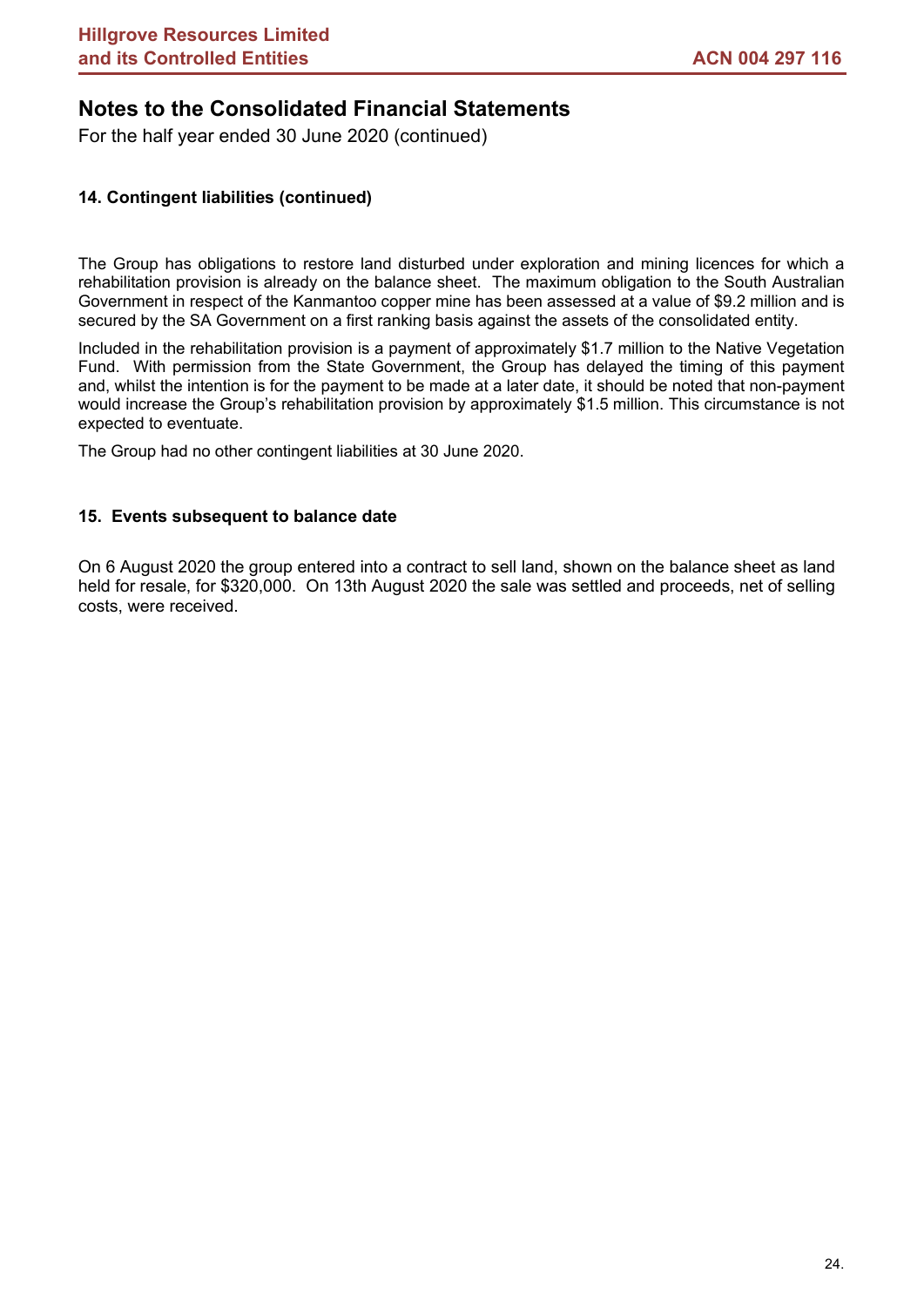### **Directors' Declaration**

In the directors' opinion:

- (a) the financial statements and notes set out on pages 12 to 24 are in accordance with the *Corporations Act 2001*, including:
	- (i) complying with Accounting Standards, the Corporations Regulations 2001 and other mandatory professional reporting requirements; and
	- (ii) giving a true and fair view of the consolidated entity's financial position as at 30 June 2020 and of its performance for the half year ended on that date.
- (b) there are reasonable grounds to believe that Hillgrove Resources Limited will be able to pay its debts as and when they become due and payable.

This report is made in accordance with a resolution of the directors:

Dated at Adelaide this 26th day of August 2020

**Mr Derek Carter** Chairman

 **Mr Lachlan Wallace** Managing Director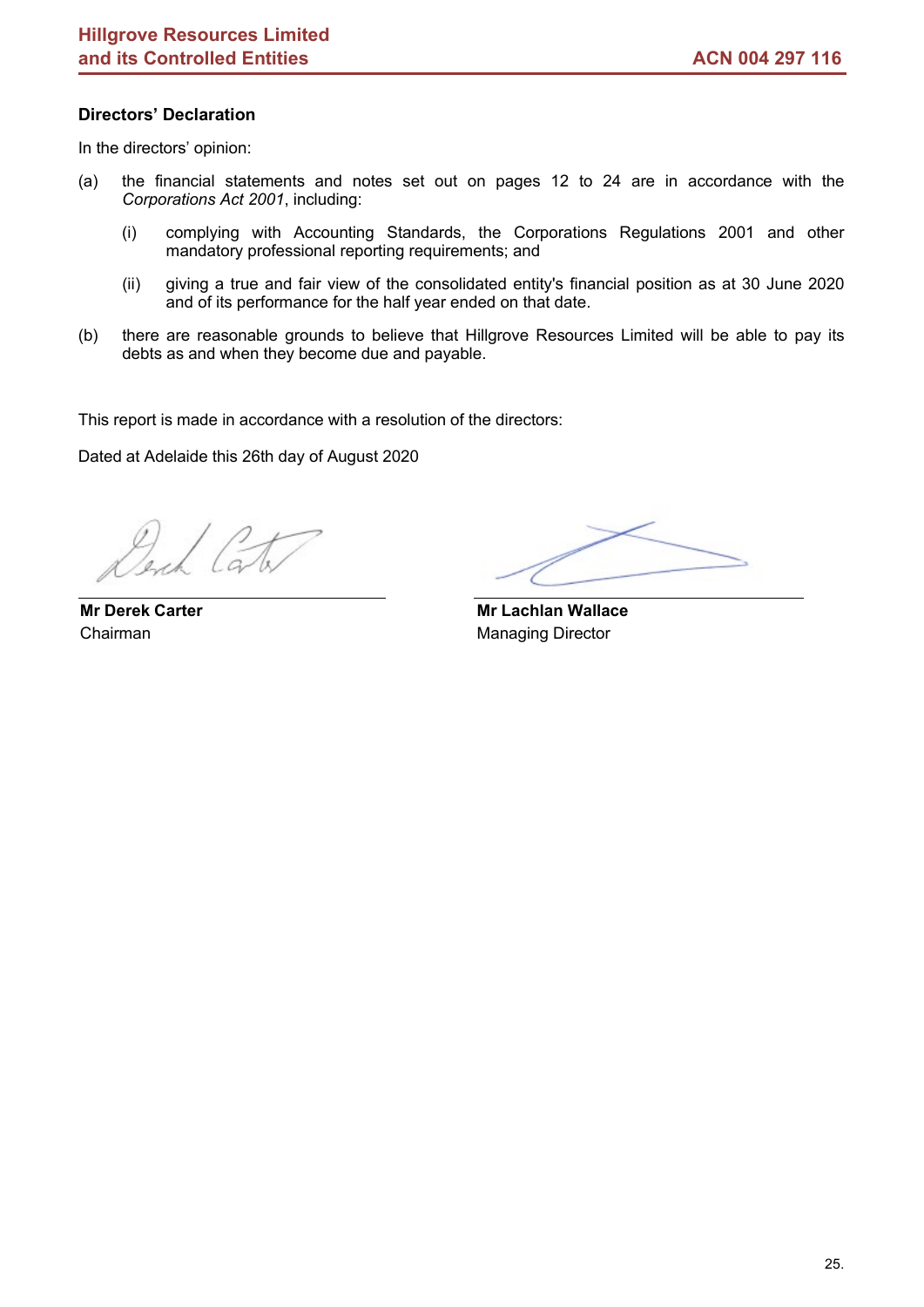

# **Independent auditor's review report to the members of Hillgrove Resources Limited**

## *Report on the half-year financial report*

We have reviewed the accompanying half-year financial report of Hillgrove Resources Limited (the Company) and the entities it controlled during the half-year (together the Group), which comprises the consolidated statement of financial position as at 30 June 2020, the consolidated statement of changes in equity, consolidated statement of cash flows and consolidated statement of profit or loss and other comprehensive income for the half-year ended on that date, selected other explanatory notes and the directors' declaration.

### *Directors' responsibility for the half-year financial report*

The directors of the Company are responsible for the preparation of the half-year financial report that gives a true and fair view in accordance with Australian Accounting Standards and the *Corporations Act 2001* and for such internal control as the directors determine is necessary to enable the preparation of the half-year financial report that gives a true and fair view and is free from material misstatement whether due to fraud or error.

### *Auditor's responsibility*

Our responsibility is to express a conclusion on the half-year financial report based on our review. We conducted our review in accordance with Australian Auditing Standard on Review Engagements ASRE 2410 *Review of a Financial Report Performed by the Independent Auditor of the Entity*, in order to state whether, on the basis of the procedures described, we have become aware of any matter that makes us believe that the half-year financial report is not in accordance with the *Corporations Act 2001* including giving a true and fair view of the Group's financial position as at 30 June 2020 and its performance for the half-year ended on that date; and complying with Accounting Standard AASB 134 *Interim Financial Reporting* and the *Corporations Regulations 2001*. As the auditor of Hillgrove Resources Limited, ASRE 2410 requires that we comply with the ethical requirements relevant to the audit of the annual financial report.

A review of a half-year financial report consists of making enquiries, primarily of persons responsible for financial and accounting matters, and applying analytical and other review procedures. A review is substantially less in scope than an audit conducted in accordance with Australian Auditing Standards and consequently does not enable us to obtain assurance that we would become aware of all significant matters that might be identified in an audit. Accordingly, we do not express an audit opinion.

### *Independence*

In conducting our review, we have complied with the independence requirements of the *Corporations Act 2001*.

### *Conclusion*

Based on our review, which is not an audit, we have not become aware of any matter that makes us believe that the half-year financial report of Hillgrove Resources Limited is not in accordance with the *Corporations Act 2001* including:

*PricewaterhouseCoopers, ABN 52 780 433 757 Level 11, 70 Franklin Street, ADELAIDE SA 5000, GPO Box 418, ADELAIDE SA 5001 T: +61 8 8218 7000, F: +61 8 8218 7999, www.pwc.com.au* 

Liability limited by a scheme approved under Professional Standards Legislation.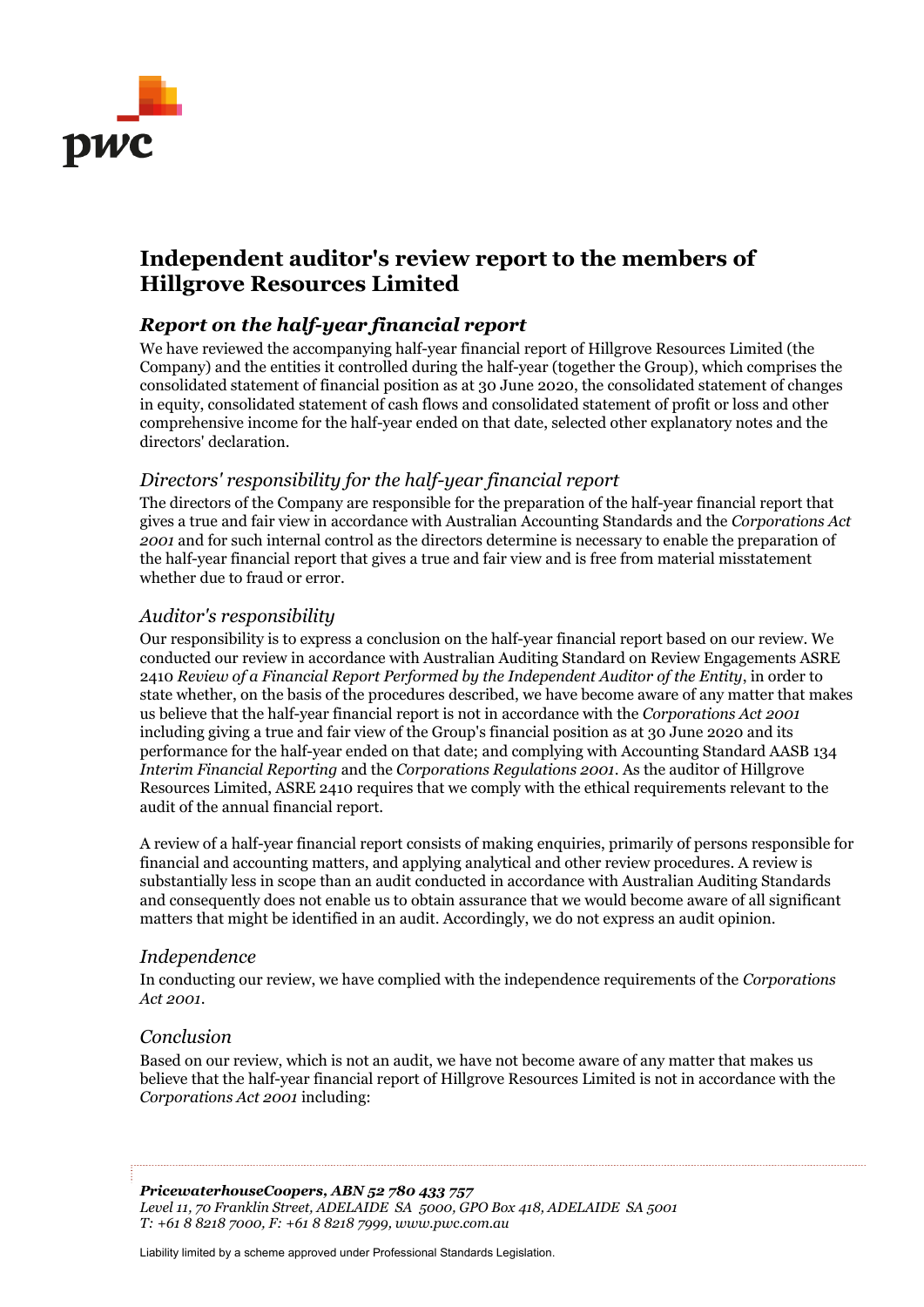

- 1. giving a true and fair view of the Group's financial position as at 30 June 2020 and of its performance for the half-year ended on that date;
- 2. complying with Accounting Standard AASB 134 *Interim Financial Reporting* and the *Corporations Regulations 2001*.

### *Material uncertainty related to going concern*

We draw attention to Note 1 (a) in the half-year financial report, which indicates that as at 30 June 2020 the Group is reliant on additional funding within the next twelve months. This condition, along with other matters set forth in Note 1, indicate that a material uncertainty exists that may cast significant doubt on the Group's ability to continue as a going concern. Our review conclusion is not modified in respect of this matter.

FriencriterhouseLoopers

PricewaterhouseCoopers

Andrew Forman Adelaide and the South of the South Adelaide Adelaide and Adelaide Partner

26 August 2020